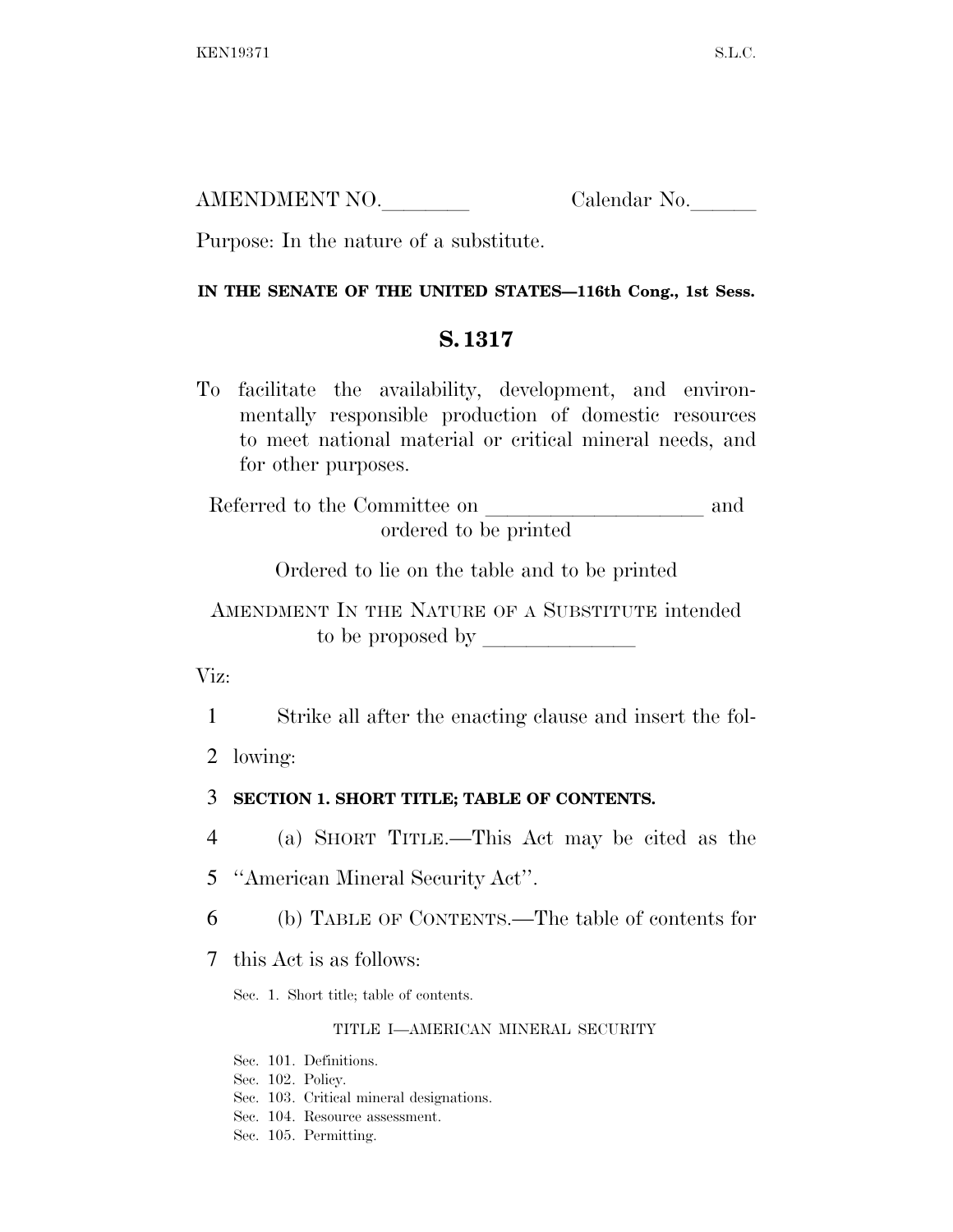- Sec. 106. Federal Register process.
- Sec. 107. Recycling, efficiency, and alternatives.
- Sec. 108. Analysis and forecasting.
- Sec. 109. Education and workforce.
- Sec. 110. National geological and geophysical data preservation program.
- Sec. 111. Administration.
- Sec. 112. Authorization of appropriations.

#### TITLE II—RARE EARTH ELEMENT ADVANCED COAL TECHNOLOGIES

Sec. 201. Program for extraction and recovery of rare earth elements and minerals from coal and coal byproducts.

Sec. 202. Report.

# 1 **TITLE I—AMERICAN MINERAL**  2 **SECURITY**

#### 3 **SEC. 101. DEFINITIONS.**

| 4  | In this title:                                   |
|----|--------------------------------------------------|
| 5  | (1) BYPRODUCT.—The term "byproduct"              |
| 6  | means a critical mineral—                        |
| 7  | (A) the recovery of which depends on the         |
| 8  | production of a host mineral that is not des-    |
| 9  | ignated as a critical mineral; and               |
| 10 | (B) that exists in sufficient quantities to      |
| 11 | be recovered during processing or refining.      |
| 12 | (2) CRITICAL MINERAL.—                           |
| 13 | (A) IN GENERAL.—The term "critical min-          |
| 14 | eral" means any mineral, element, substance, or  |
| 15 | material designated as critical by the Secretary |
| 16 | under section 103.                               |
| 17 | (B) EXCLUSIONS.—The term "critical               |
| 18 | mineral" does not include—                       |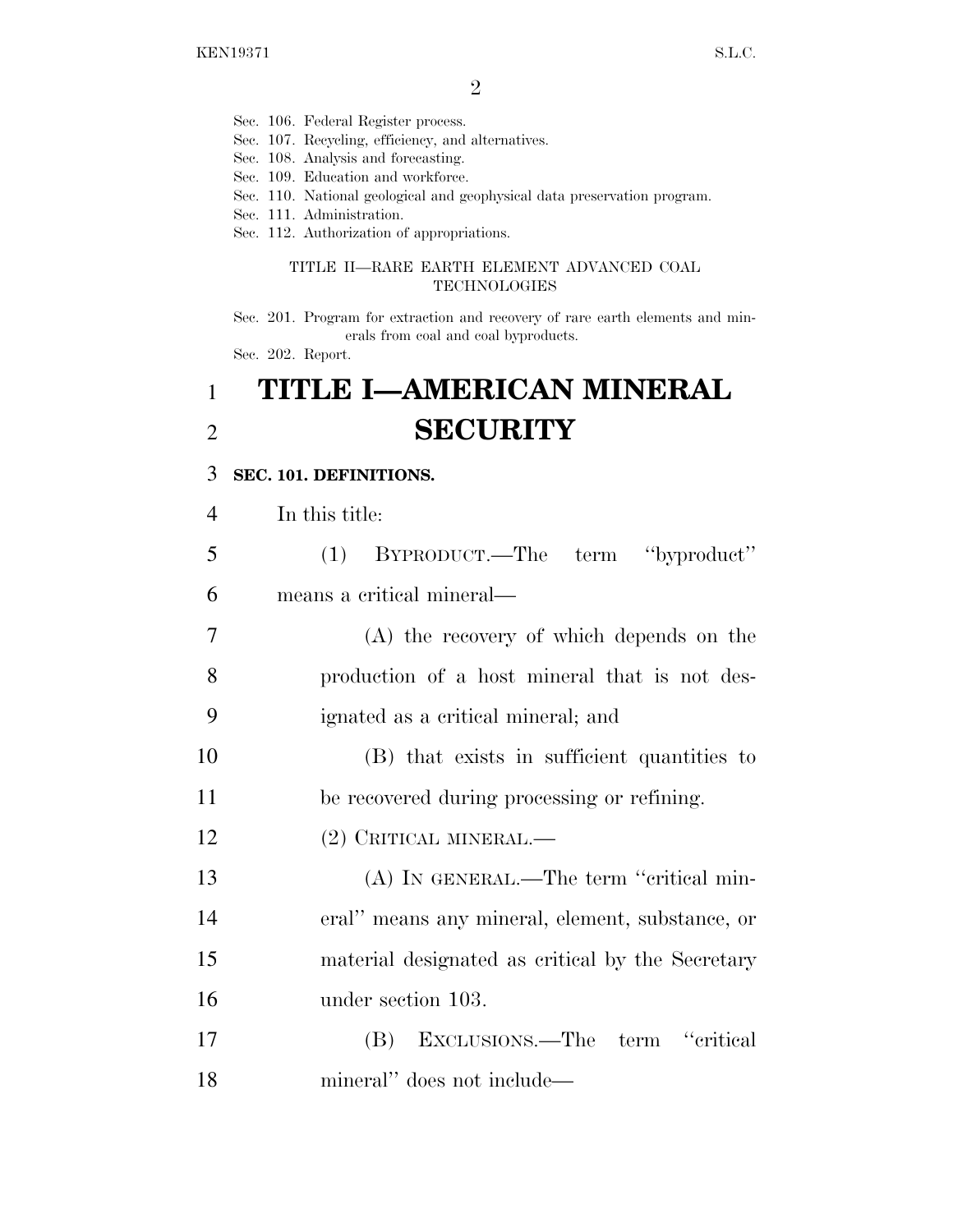| $\mathbf{1}$   | (i) fuel minerals, including oil, natural          |
|----------------|----------------------------------------------------|
| $\overline{2}$ | gas, or any other fossil fuels; or                 |
| 3              | (ii) water, ice, or snow.                          |
| $\overline{4}$ | (3) CRITICAL MINERAL MANUFACTURING.—The            |
| 5              | term "critical mineral manufacturing" means—       |
| 6              | (A) the exploration, development, mining,          |
| 7              | production, processing, refining, alloying, sepa-  |
| 8              | ration, concentration, magnetic sintering, melt-   |
| 9              | ing, or beneficiation of critical minerals within  |
| 10             | the United States;                                 |
| 11             | (B) the fabrication, assembly, or produc-          |
| 12             | tion, within the United States, of equipment,      |
| 13             | components, or other goods with energy tech-       |
| 14             | nology-, defense-, agriculture-, consumer elec-    |
| 15             | tronics-, or health care-related applications; or  |
| 16             | (C) any other value-added, manufacturing-          |
| 17             | related use of critical minerals undertaken with-  |
| 18             | in the United States.                              |
| 19             | (4) INDIAN TRIBE.—The term "Indian tribe"          |
| 20             | has the meaning given the term in section 4 of the |
| 21             | Indian Self-Determination and Education Assistance |
| 22             | Act $(25 \text{ U.S.C. } 5304)$ .                  |
| 23             | (5) SECRETARY.—The term "Secretary" means          |
| 24             | the Secretary of the Interior.                     |
| 25             | (6) STATE.—The term "State" means—                 |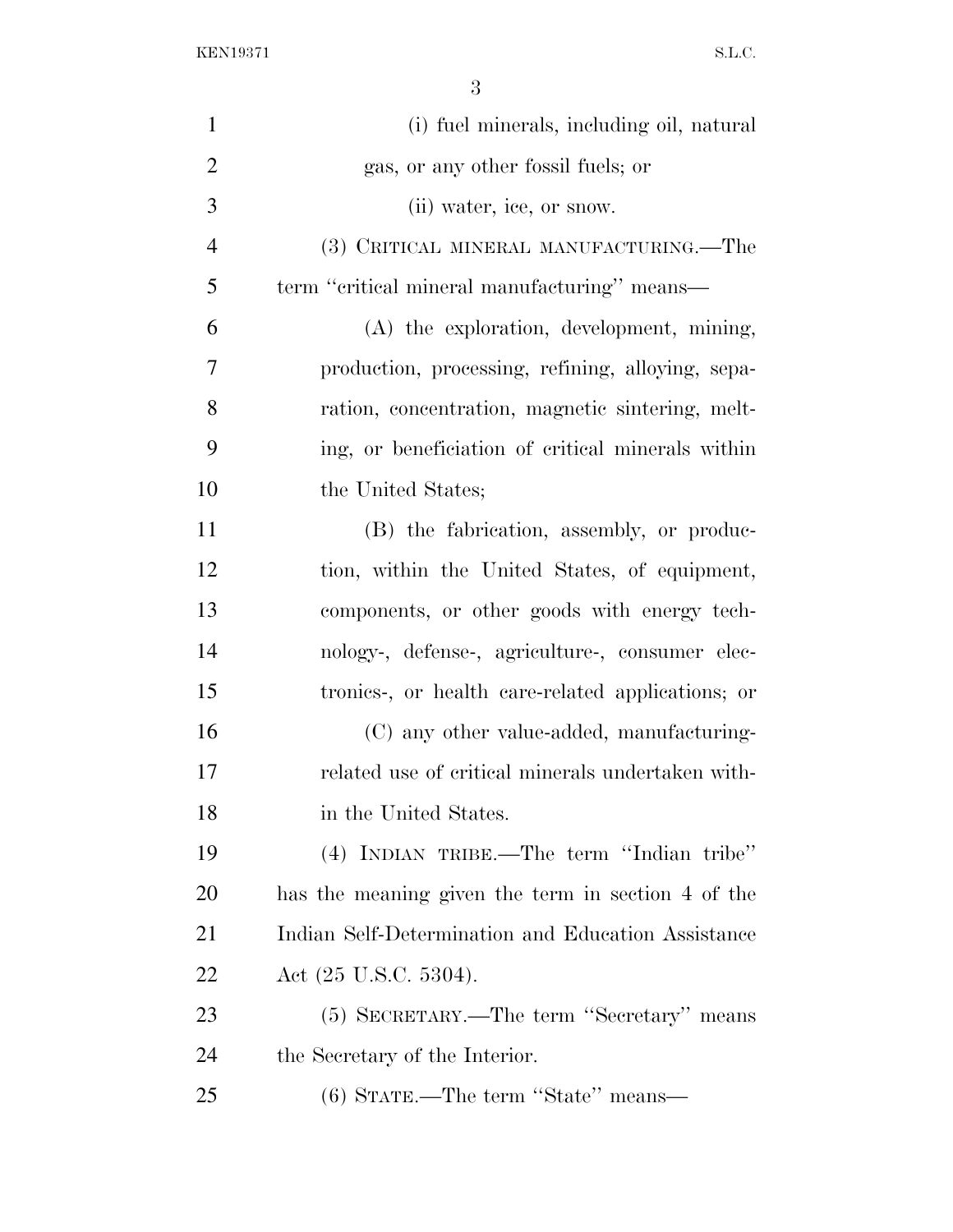| $\mathbf{1}$   | $(A)$ a State;                                               |
|----------------|--------------------------------------------------------------|
| $\overline{2}$ | (B) the District of Columbia;                                |
| 3              | (C) the Commonwealth of Puerto Rico;                         |
| $\overline{4}$ | $(D)$ Guam;                                                  |
| 5              | (E) American Samoa;                                          |
| 6              | (F) the Commonwealth of the Northern                         |
| 7              | Mariana Islands; and                                         |
| 8              | (G) the United States Virgin Islands.                        |
| 9              | SEC. 102. POLICY.                                            |
| 10             | (a) IN GENERAL.—Section 3 of the National Mate-              |
| 11             | rials and Minerals Policy, Research and Development Act      |
| 12             | of $1980$ (30 U.S.C. 1602) is amended in the second sen-     |
| 13             | tence—                                                       |
| 14             | $(1)$ by striking paragraph $(3)$ and inserting the          |
| 15             | following:                                                   |
| 16             | $\cdot\cdot$ (3) establish an analytical and forecasting ca- |
| 17             | pability for identifying critical mineral demand, sup-       |
| 18             | ply, and other factors to allow informed actions to          |
| 19             | be taken to avoid supply shortages, mitigate price           |
| 20             | volatility, and prepare for demand growth and other          |
| 21             | market shifts;";                                             |
| 22             | $(2)$ in paragraph $(6)$ , by striking "and" after           |
| 23             | the semicolon at the end; and                                |
| 24             | $(3)$ by striking paragraph $(7)$ and inserting the          |
| 25             | following:                                                   |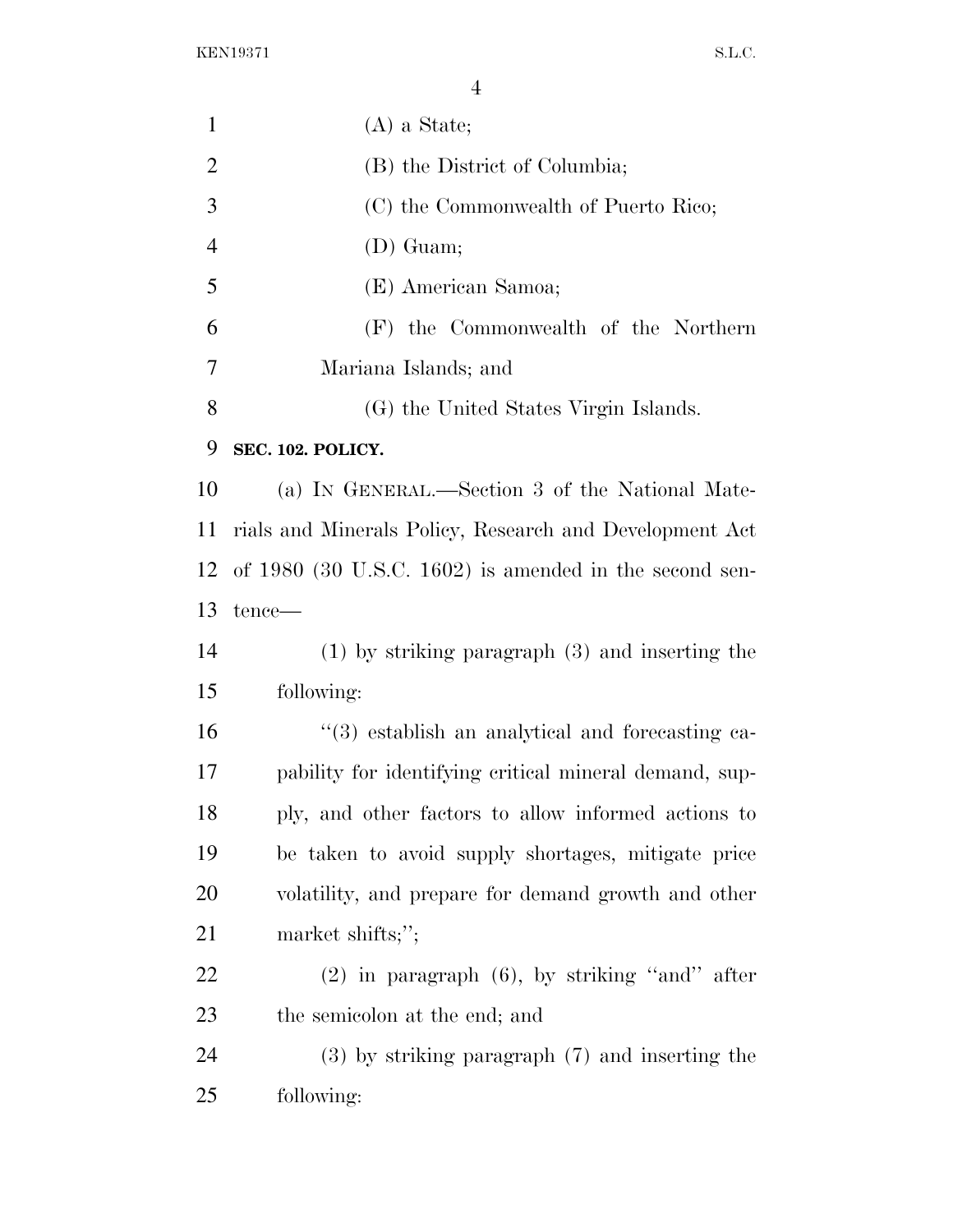1 ''(7) facilitate the availability, development, and environmentally responsible production of domestic resources to meet national material or critical min- eral needs; 5 "(8) avoid duplication of effort, prevent unnec- essary paperwork, and minimize delays in the ad- ministration of applicable laws (including regula- tions) and the issuance of permits and authoriza- tions necessary to explore for, develop, and produce critical minerals and to construct critical mineral manufacturing facilities in accordance with applica- ble environmental and land management laws;  $(9)$  strengthen— 14 ''(A) educational and research capabilities at not lower than the secondary school level; and  $\text{``(B)}$  workforce training for exploration and development of critical minerals and critical mineral manufacturing;  $\frac{4}{10}$  bolster international cooperation through technology transfer, information sharing, and other means;

23  $\frac{1}{2}$  (11) promote the efficient production, use, and recycling of critical minerals;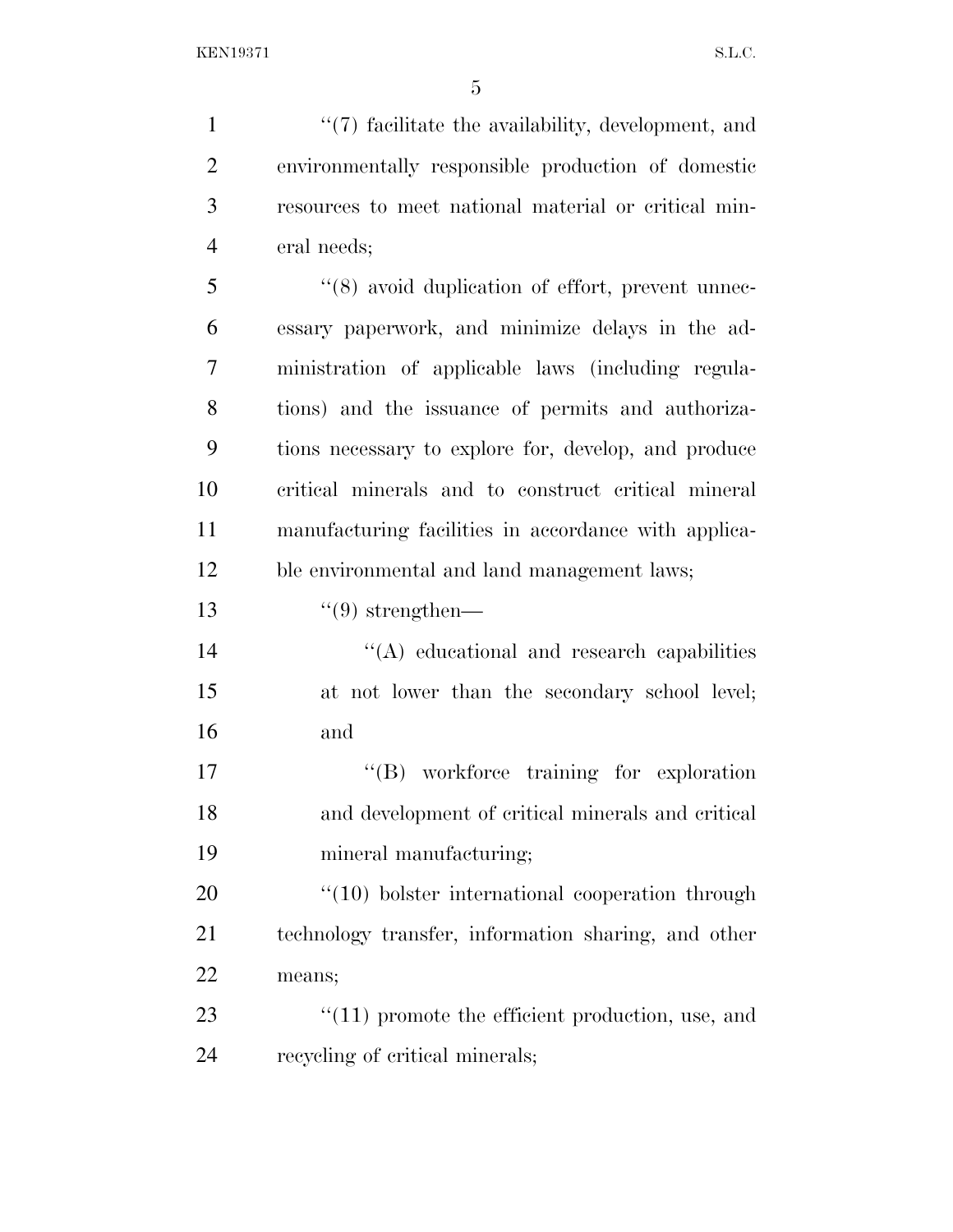1  $\frac{1}{2}$  develop alternatives to critical minerals; and

3 ''(13) establish contingencies for the production of, or access to, critical minerals for which viable sources do not exist within the United States.''.

 (b) CONFORMING AMENDMENT.—Section 2(b) of the National Materials and Minerals Policy, Research and De- velopment Act of 1980 (30 U.S.C. 1601(b)) is amended by striking ''(b) As used in this Act, the term'' and insert-ing the following:

''(b) DEFINITIONS.—In this Act:

12 "(1) CRITICAL MINERAL.—The term 'critical mineral' means any mineral, element, substance, or material designated as critical by the Secretary under section 103 of the American Mineral Security Act.

''(2) MATERIALS.—The term''.

### **SEC. 103. CRITICAL MINERAL DESIGNATIONS.**

 (a) DRAFT METHODOLOGY AND LIST.—The Sec- retary, acting through the Director of the United States Geological Survey (referred to in this section as the ''Sec- retary''), shall publish in the Federal Register for public comment—

 (1) a description of the draft methodology used to identify a draft list of critical minerals;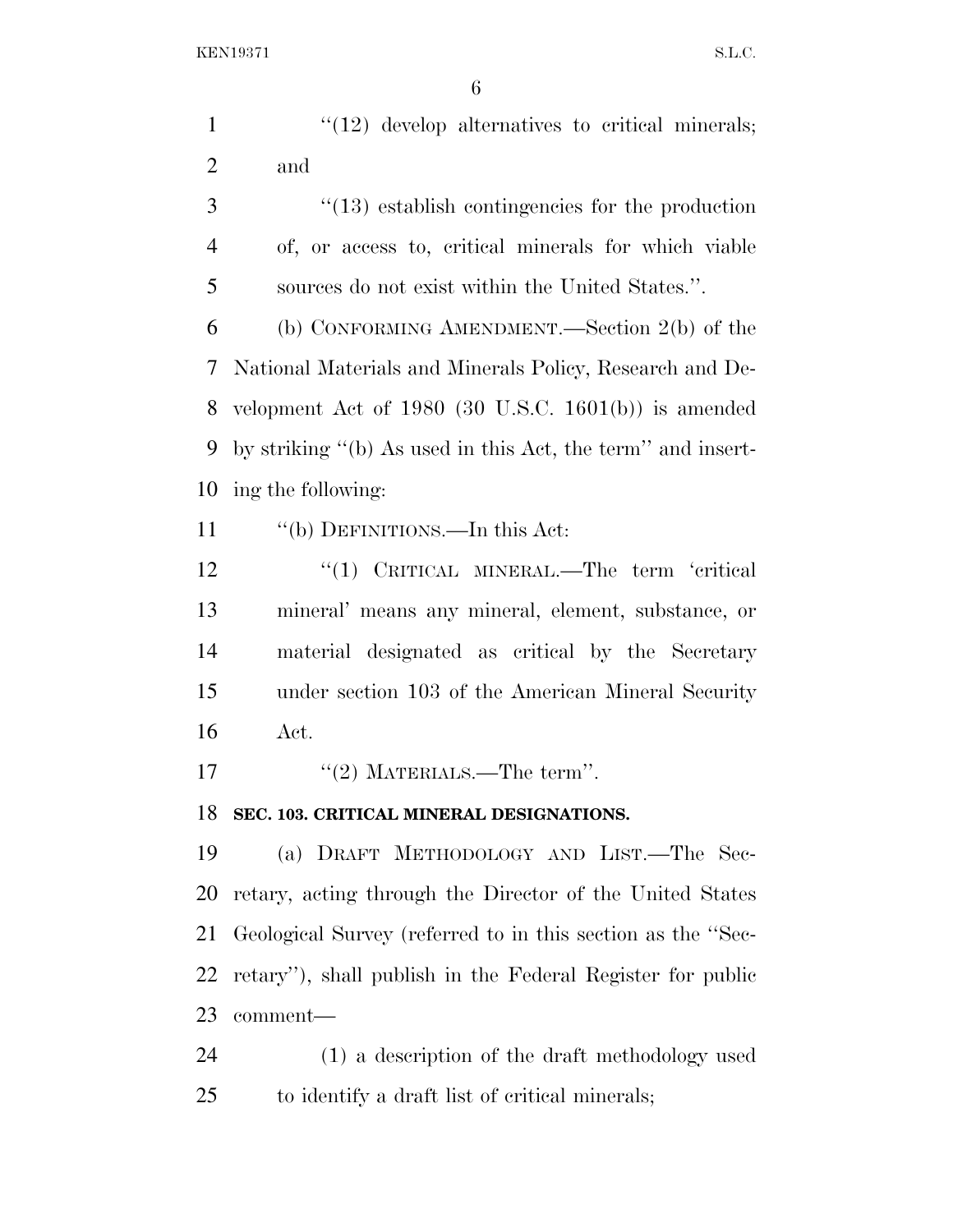(2) a draft list of minerals, elements, sub- stances, and materials that qualify as critical min-erals; and

 (3) a draft list of critical minerals recovered as byproducts.

 (b) AVAILABILITY OF DATA.—If available data is in- sufficient to provide a quantitative basis for the method- ology developed under this section, qualitative evidence may be used to the extent necessary.

 (c) FINAL METHODOLOGY AND LIST.—After review- ing public comments on the draft methodology and the draft list of critical minerals published under subsection (a) and updating the methodology and list as appropriate, not later than 45 days after the date on which the public comment period with respect to the draft methodology and draft list closes, the Secretary shall publish in the Federal Register—

 (1) a description of the final methodology for determining which minerals, elements, substances, and materials qualify as critical minerals; and

(2) the final list of critical minerals.

22 (d) DESIGNATIONS.—

23 (1) IN GENERAL.—For purposes of carrying out this section, the Secretary shall maintain a list of minerals, elements, substances, and materials des-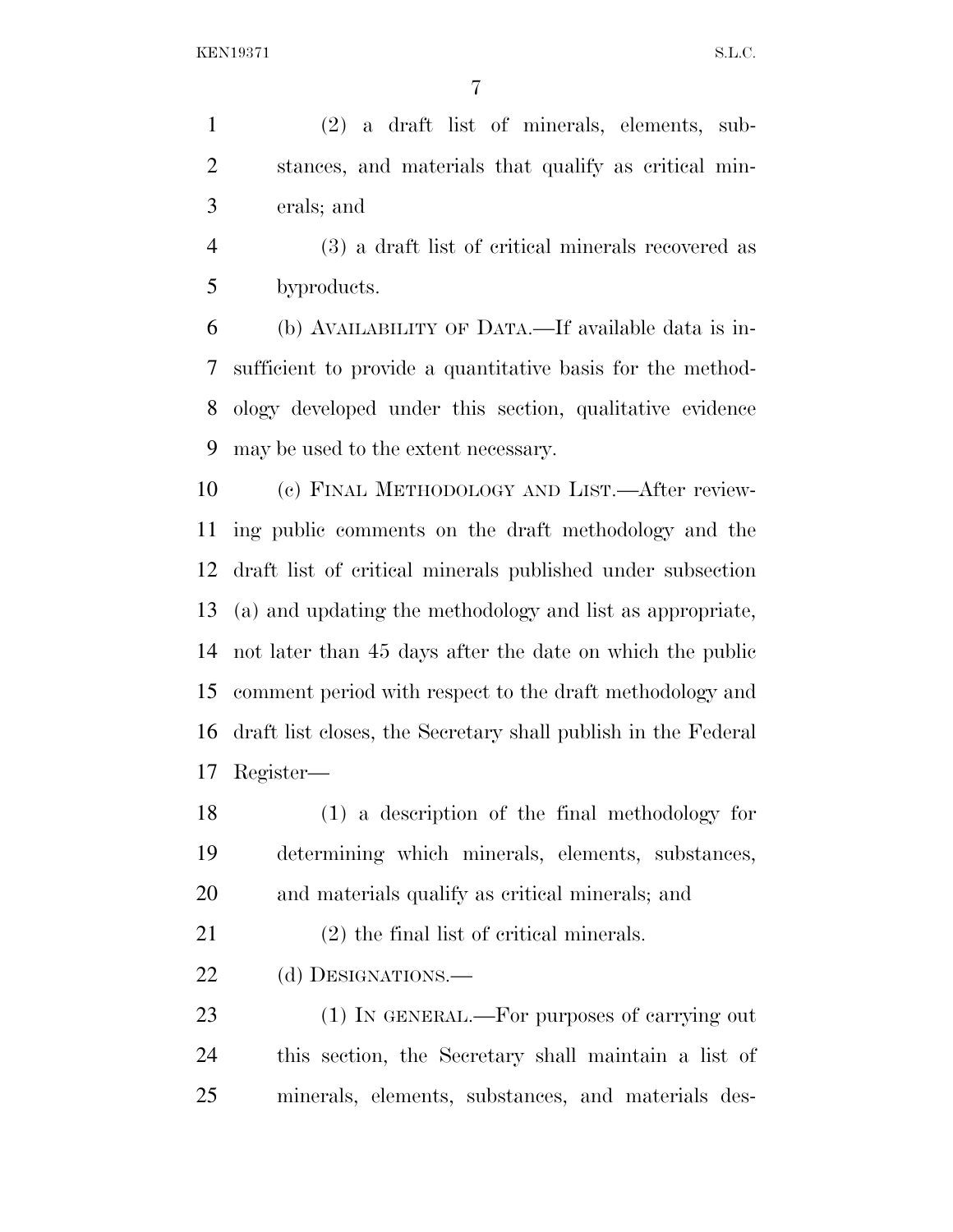| $\mathbf{1}$   | ignated as critical, pursuant to the final method-    |
|----------------|-------------------------------------------------------|
| $\overline{2}$ | ology published under subsection (c), that the Sec-   |
| 3              | retary determines—                                    |
| $\overline{4}$ | $(A)$ are essential to the economic or na-            |
| 5              | tional security of the United States;                 |
| 6              | (B) the supply chain of which is vulnerable           |
| $\overline{7}$ | to disruption (including restrictions associated)     |
| 8              | with foreign political risk, abrupt demand            |
| 9              | growth, military conflict, violent unrest, anti-      |
| 10             | competitive or protectionist behaviors, and other     |
| 11             | risks throughout the supply chain); and               |
| 12             | (C) serve an essential function in the man-           |
| 13             | ufacturing of a product (including energy tech-       |
| 14             | nology-, defense-, currency-, agriculture-, con-      |
| 15             | sumer electronics-, and health care-related ap-       |
| 16             | plications), the absence of which would have          |
| 17             | significant consequences for the economic or na-      |
| 18             | tional security of the United States.                 |
| 19             | (2) INCLUSIONS.—Notwithstanding the criteria          |
| 20             | under subsection (c), the Secretary may designate     |
| 21             | and include on the list any mineral, element, sub-    |
| 22             | stance, or material determined by another Federal     |
| 23             | agency to be strategic and critical to the defense or |
| 24             | national security of the United States.               |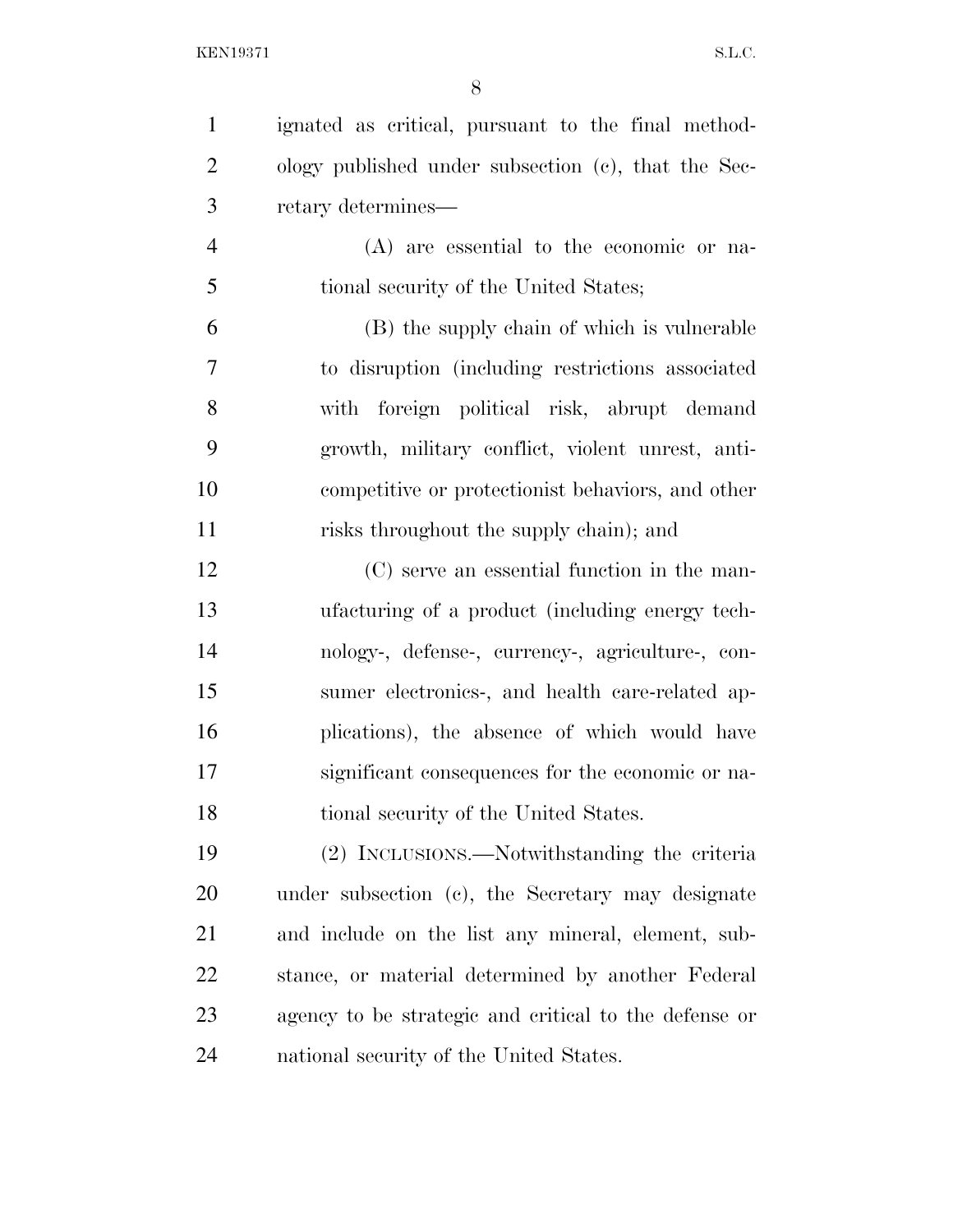| $\mathbf{1}$   | (3) REQUIRED CONSULTATION.—The Secretary               |
|----------------|--------------------------------------------------------|
| $\overline{2}$ | shall consult with the Secretaries of Defense, Com-    |
| 3              | merce, Agriculture, and Energy and the United          |
| $\overline{4}$ | States Trade Representative in designating minerals,   |
| 5              | elements, substances, and materials as critical under  |
| 6              | this subsection.                                       |
| 7              | (e) SUBSEQUENT REVIEW.—                                |
| 8              | (1) IN GENERAL.—The Secretary, in consulta-            |
| 9              | tion with the Secretaries of Defense, Commerce, Ag-    |
| 10             | riculture, and Energy and the United States Trade      |
| 11             | Representative, shall review the methodology and list  |
| 12             | under subsection (c) and the designations under sub-   |
| 13             | section (d) at least every 3 years, or more frequently |
| 14             | as the Secretary considers to be appropriate.          |
| 15             | (2) REVISIONS.—Subject to subsection $(d)(1)$ ,        |
| 16             | the Secretary may—                                     |
| 17             | (A) revise the methodology described in                |
| 18             | this section;                                          |
| 19             | (B) determine that minerals, elements,                 |
| 20             | substances, and materials previously determined        |
| 21             | to be critical minerals are no longer critical         |
| 22             | minerals; and                                          |
| 23             | (C) designate additional minerals, ele-                |
| 24             | ments, substances, or materials as critical min-       |
| 25             | erals.                                                 |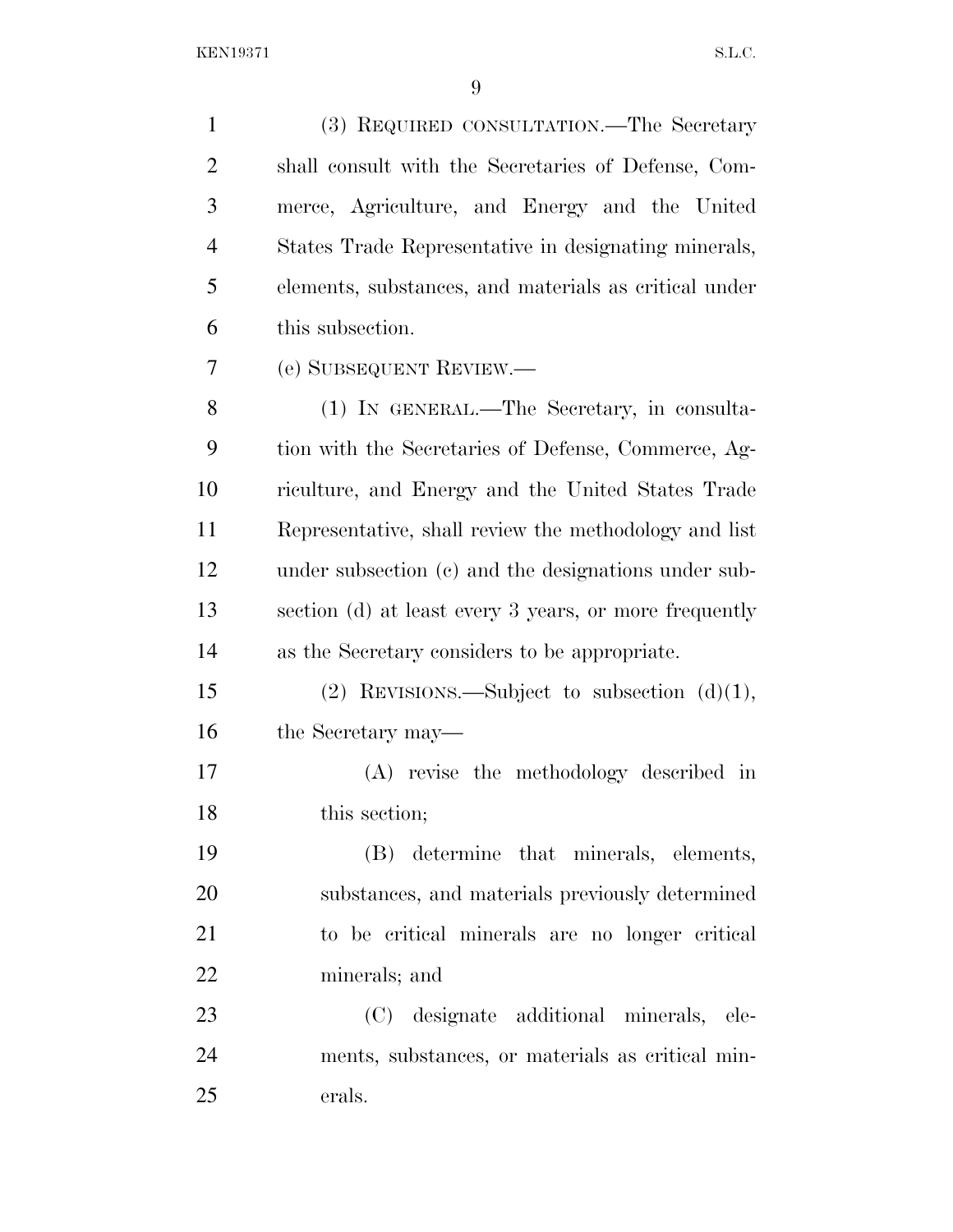(f) NOTICE.—On finalization of the methodology and the list under subsection (c), or any revision to the meth- odology or list under subsection (e), the Secretary shall submit to Congress written notice of the action.

## **SEC. 104. RESOURCE ASSESSMENT.**

 (a) IN GENERAL.—Not later than 4 years after the date of enactment of this Act, in consultation with applica- ble State (including geological surveys), local, academic, industry, and other entities, the Secretary shall complete a comprehensive national assessment of each critical min-eral that—

 (1) identifies and quantifies known critical min- eral resources, using all available public and private information and datasets, including exploration his-tories; and

 (2) provides a quantitative and qualitative as- sessment of undiscovered critical mineral resources throughout the United States, including probability estimates of tonnage and grade, using all available public and private information and datasets, includ-21 ing exploration histories.

 (b) SUPPLEMENTARY INFORMATION.—In carrying out this section, the Secretary may carry out surveys and field work (including drilling, remote sensing, geophysical surveys, topographical and geological mapping, and geo-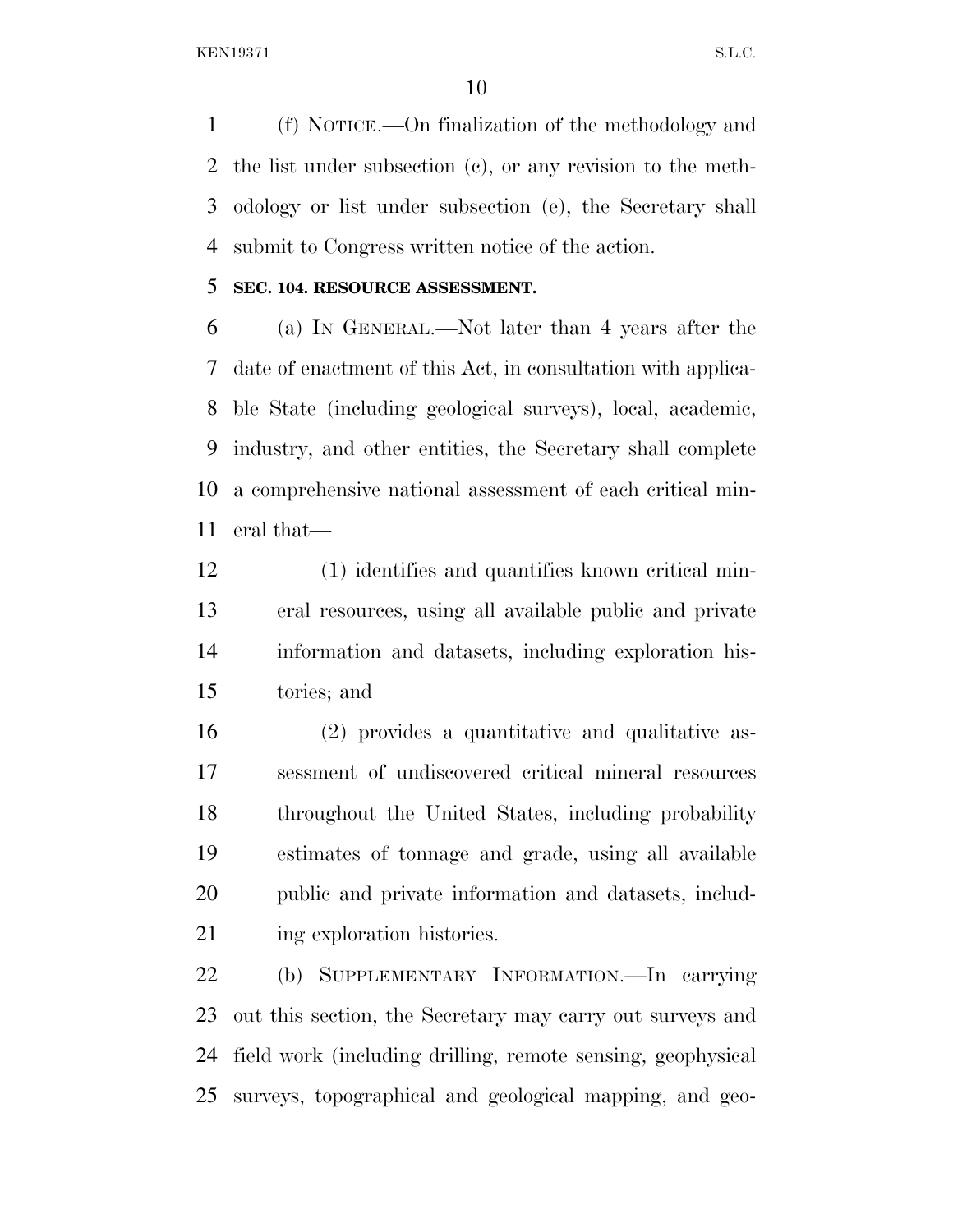chemical sampling and analysis) to supplement existing in- formation and datasets available for determining the exist-ence of critical minerals in the United States.

 (c) PUBLIC ACCESS.—Subject to applicable law, to the maximum extent practicable, the Secretary shall make all data and metadata collected from the comprehensive national assessment carried out under subsection (a) pub-lically and electronically accessible.

 (d) TECHNICAL ASSISTANCE.—At the request of the Governor of a State or the head of an Indian tribe, the Secretary may provide technical assistance to State gov- ernments and Indian tribes conducting critical mineral re-source assessments on non-Federal land.

(e) PRIORITIZATION.—

 (1) IN GENERAL.—The Secretary may sequence 16 the completion of resource assessments for each crit- ical mineral such that critical minerals considered to be most critical under the methodology established under section 103 are completed first.

 (2) REPORTING.—During the period beginning not later than 1 year after the date of enactment of this Act and ending on the date of completion of all of the assessments required under this section, the Secretary shall submit to Congress on an annual basis an interim report that—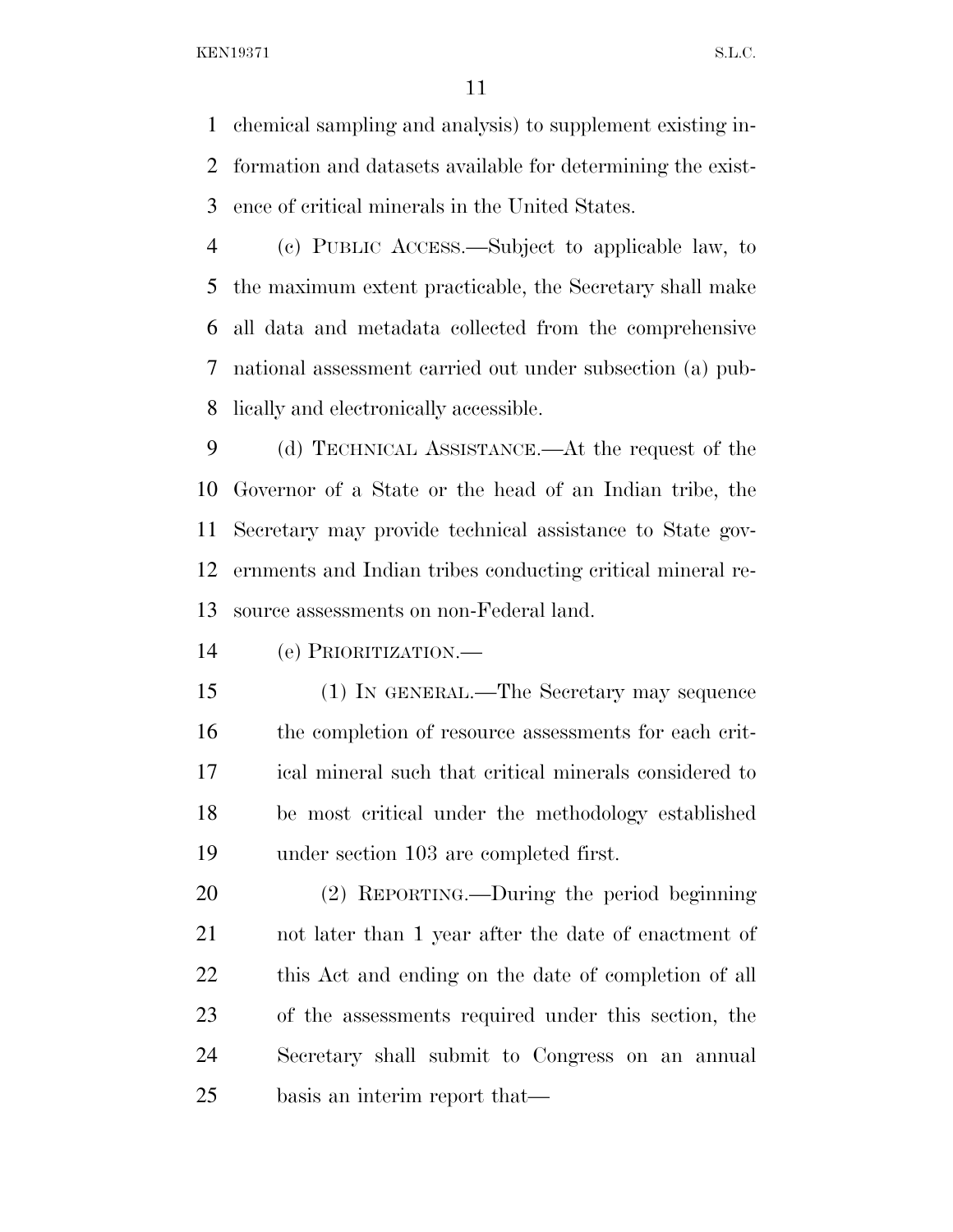| $\mathbf{1}$   | (A) identifies the sequence and schedule                    |
|----------------|-------------------------------------------------------------|
| $\overline{2}$ | for completion of the assessments if the Sec-               |
| 3              | retary sequences the assessments; or                        |
| $\overline{4}$ | (B) describes the progress of the assess-                   |
| 5              | ments if the Secretary does not sequence the                |
| 6              | assessments.                                                |
| 7              | (f) UPDATES.—The Secretary may periodically up-             |
| 8              | date the assessments conducted under this section based     |
| 9              | $on$ —                                                      |
| 10             | $(1)$ the generation of new information<br>or               |
| 11             | datasets by the Federal Government; or                      |
| 12             | $(2)$ the receipt of new information or datasets            |
| 13             | from critical mineral producers, State geological sur-      |
| 14             | veys, academic institutions, trade associations, or         |
| 15             | other persons.                                              |
| 16             | (g) ADDITIONAL SURVEYS.—The Secretary shall                 |
| 17             | complete a resource assessment for each additional min-     |
| 18             | eral or element subsequently designated as a critical min-  |
| 19             | eral under section $103(e)(2)$ not later than 2 years after |
| 20             | the designation of the mineral or element.                  |
| 21             | (h) REPORT.—Not later than 2 years after the date           |
| 22             | of enactment of this Act, the Secretary shall submit to     |
| 23             | Congress a report describing the status of geological sur-  |
| 24             | veying of Federal land for any mineral commodity—           |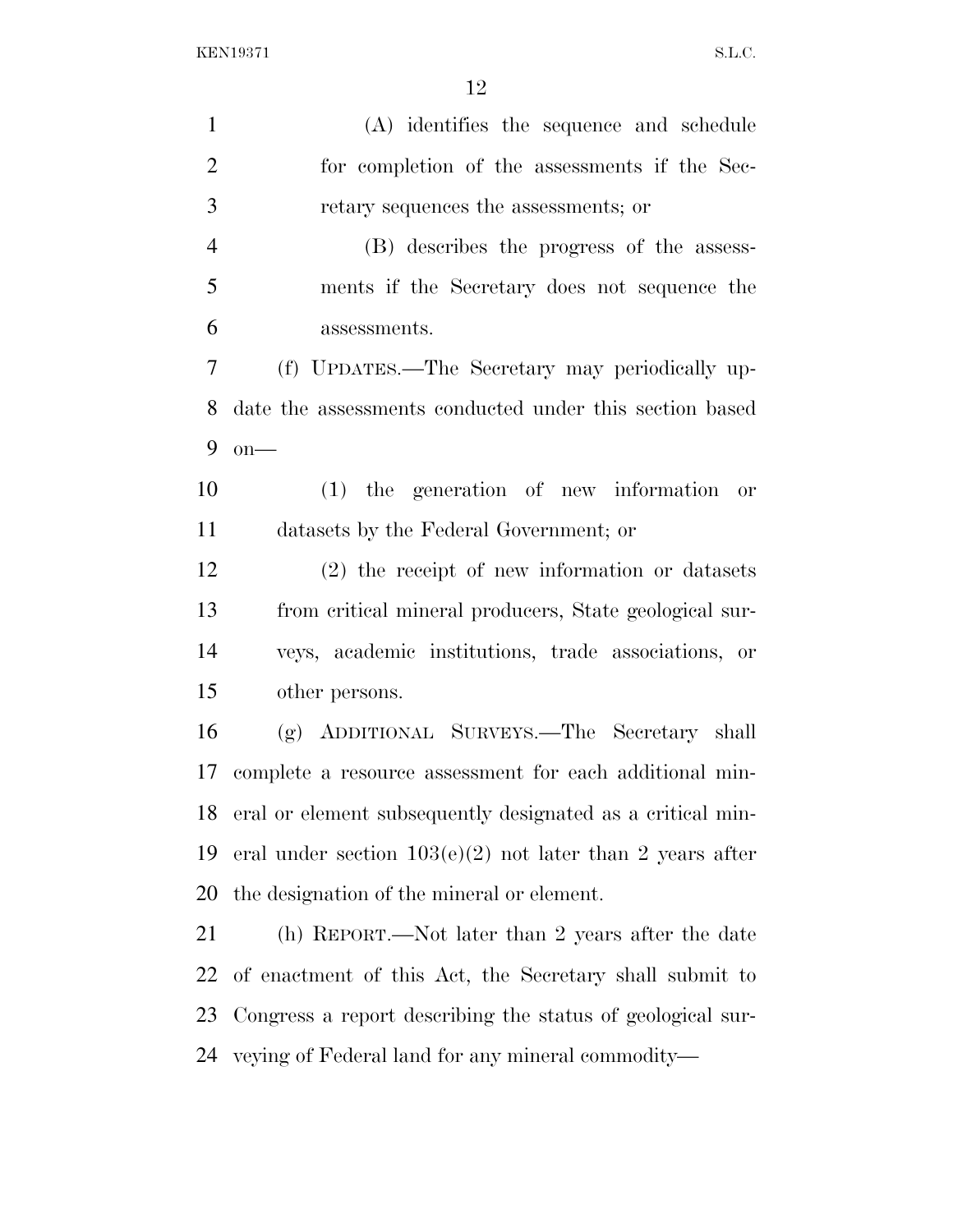(1) for which the United States was dependent on a foreign country for more than 25 percent of the United States supply, as depicted in the report issued by the United States Geological Survey enti- tled ''Mineral Commodity Summaries 2019''; but (2) that is not designated as a critical mineral under section 103. **SEC. 105. PERMITTING.**  (a) SENSE OF CONGRESS.—It is the sense of Con- gress that— (1) critical minerals are fundamental to the economy, competitiveness, and security of the United States; (2) to the maximum extent practicable, the crit- ical mineral needs of the United States should be satisfied by minerals responsibly produced and recy- cled in the United States; and (3) the Federal permitting process has been identified as an impediment to mineral production and the mineral security of the United States. (b) PERFORMANCE IMPROVEMENTS.—To improve the quality and timeliness of decisions, the Secretary (act- ing through the Director of the Bureau of Land Manage- ment) and the Secretary of Agriculture (acting through the Chief of the Forest Service) (referred to in this section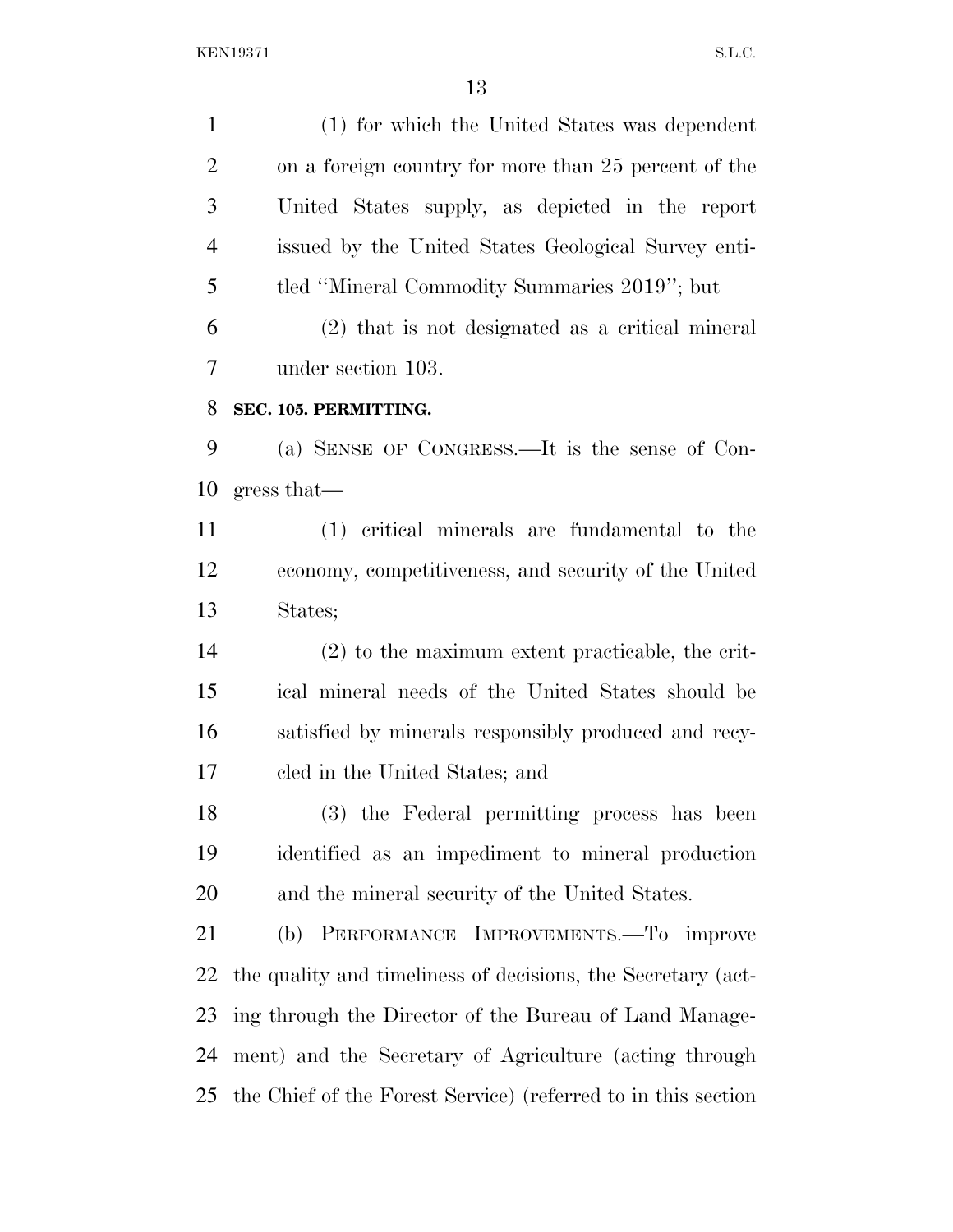as the ''Secretaries'') shall, to the maximum extent prac- ticable, with respect to critical mineral production on Fed- eral land, complete Federal permitting and review proc- esses with maximum efficiency and effectiveness, while supporting vital economic growth, by—

 (1) establishing and adhering to timelines and schedules for the consideration of, and final deci- sions regarding, applications, operating plans, leases, licenses, permits, and other use authorizations for mineral-related activities on Federal land;

 (2) establishing clear, quantifiable, and tem- poral permitting performance goals and tracking progress against those goals;

 (3) engaging in early collaboration among agen-cies, project sponsors, and affected stakeholders—

 (A) to incorporate and address the inter-ests of those parties; and

18 (B) to minimize delays;

 (4) ensuring transparency and accountability by using cost-effective information technology to collect and disseminate information regarding individual projects and agency performance;

 (5) engaging in early and active consultation with State, local, and Indian tribal governments to avoid conflicts or duplication of effort, resolve con-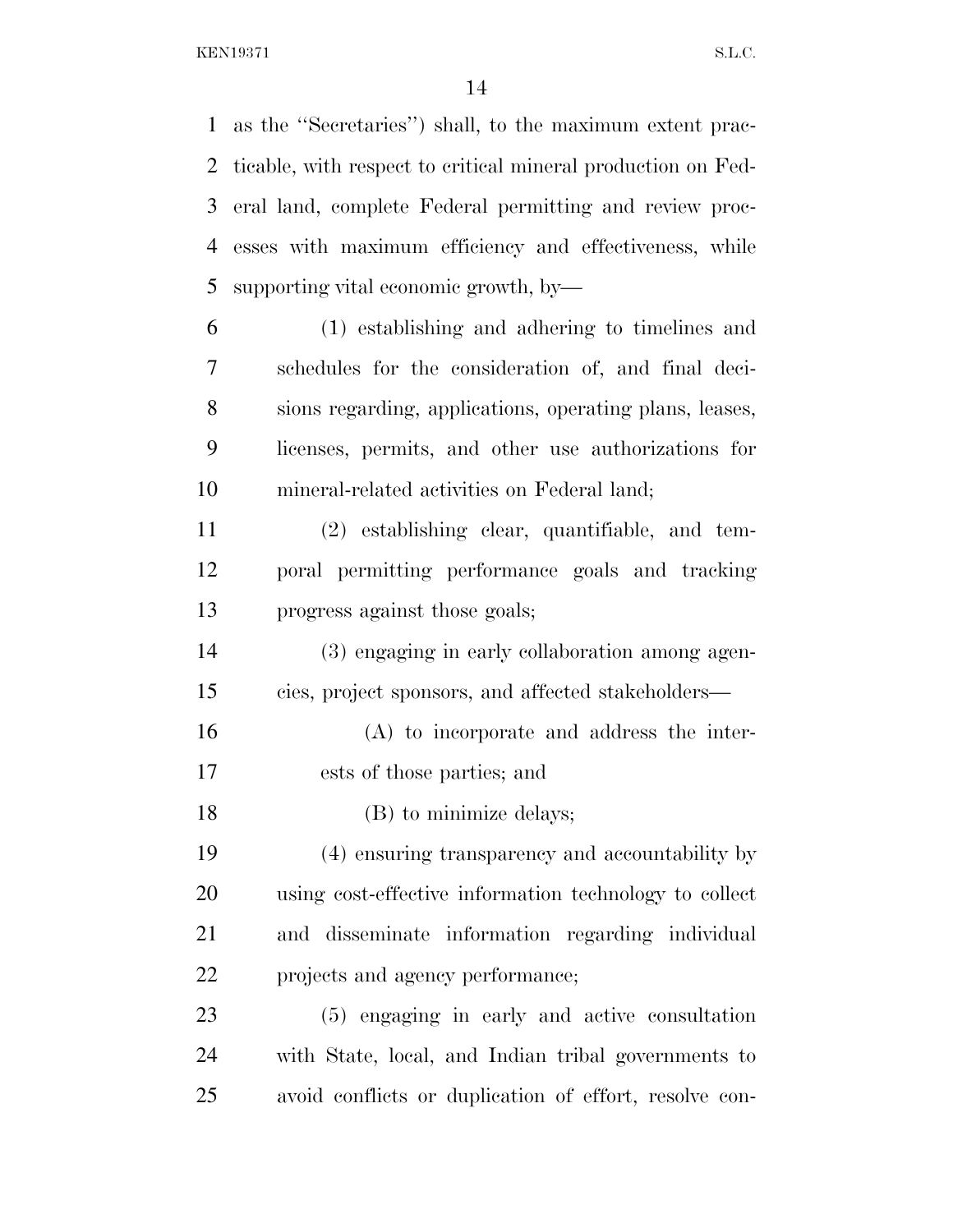| cerns, and allow for concurrent, rather than sequen-     |
|----------------------------------------------------------|
| tial, reviews;                                           |
| (6) providing demonstrable improvements in the           |
| performance of Federal permitting and review proc-       |
| esses, including lower costs and more timely deci-       |
| sions;                                                   |
| (7) expanding and institutionalizing permitting          |
| and review process improvements that have proven         |
| effective;                                               |
| (8) developing mechanisms to better commu-               |
| nicate priorities and resolve disputes among agencies    |
| at the national, regional, State, and local levels; and  |
| (9) developing other practices, such as                  |
| preapplication procedures.                               |
| (c) REVIEW AND REPORT.—Not later than 1 year             |
| after the date of enactment of this Act, the Secretaries |
|                                                          |
| shall submit to Congress a report that—                  |
| (1) identifies additional measures (including            |
| regulatory and legislative proposals, as appropriate)    |
| that would increase the timeliness of permitting ac-     |
| tivities for the exploration and development of do-      |
| mestic critical minerals;                                |
| (2) identifies options (including cost recovery          |
| paid by permit applicants) for ensuring adequate         |
|                                                          |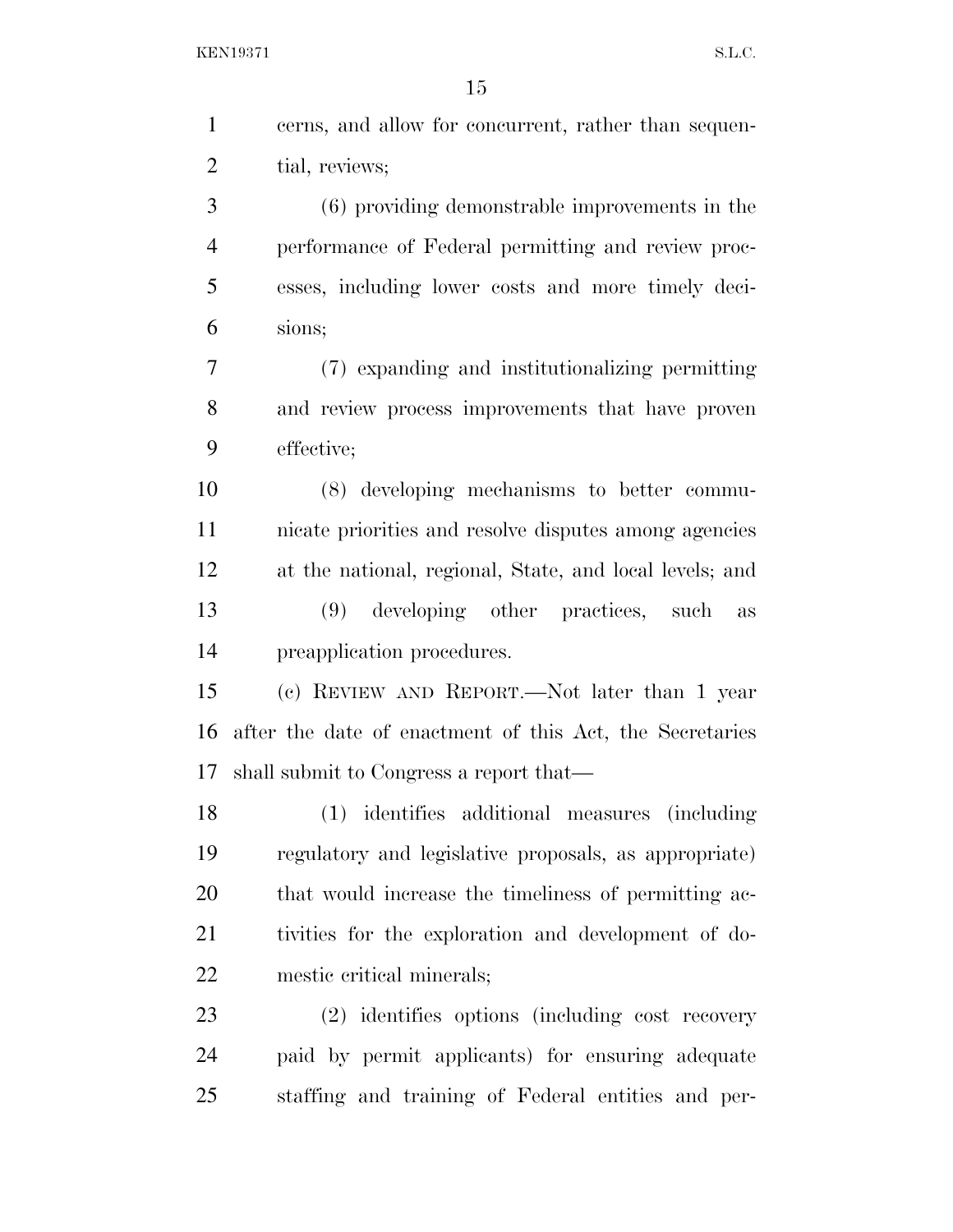sonnel responsible for the consideration of applica- tions, operating plans, leases, licenses, permits, and other use authorizations for critical mineral-related activities on Federal land;

 (3) quantifies the amount of time typically re- quired (including range derived from minimum and maximum durations, mean, median, variance, and other statistical measures or representations) to complete each step (including those aspects outside the control of the executive branch, such as judicial review, applicant decisions, or State and local gov- ernment involvement) associated with the develop- ment and processing of applications, operating plans, leases, licenses, permits, and other use au- thorizations for critical mineral-related activities on Federal land, which shall serve as a baseline for the performance metric under subsection (d); and

 (4) describes actions carried out pursuant to subsection (b).

20 (d) PERFORMANCE METRIC.—Not later than 90 days after the date of submission of the report under subsection (c), the Secretaries, after providing public notice and an opportunity to comment, shall develop and publish a per- formance metric for evaluating the progress made by the executive branch to expedite the permitting of activities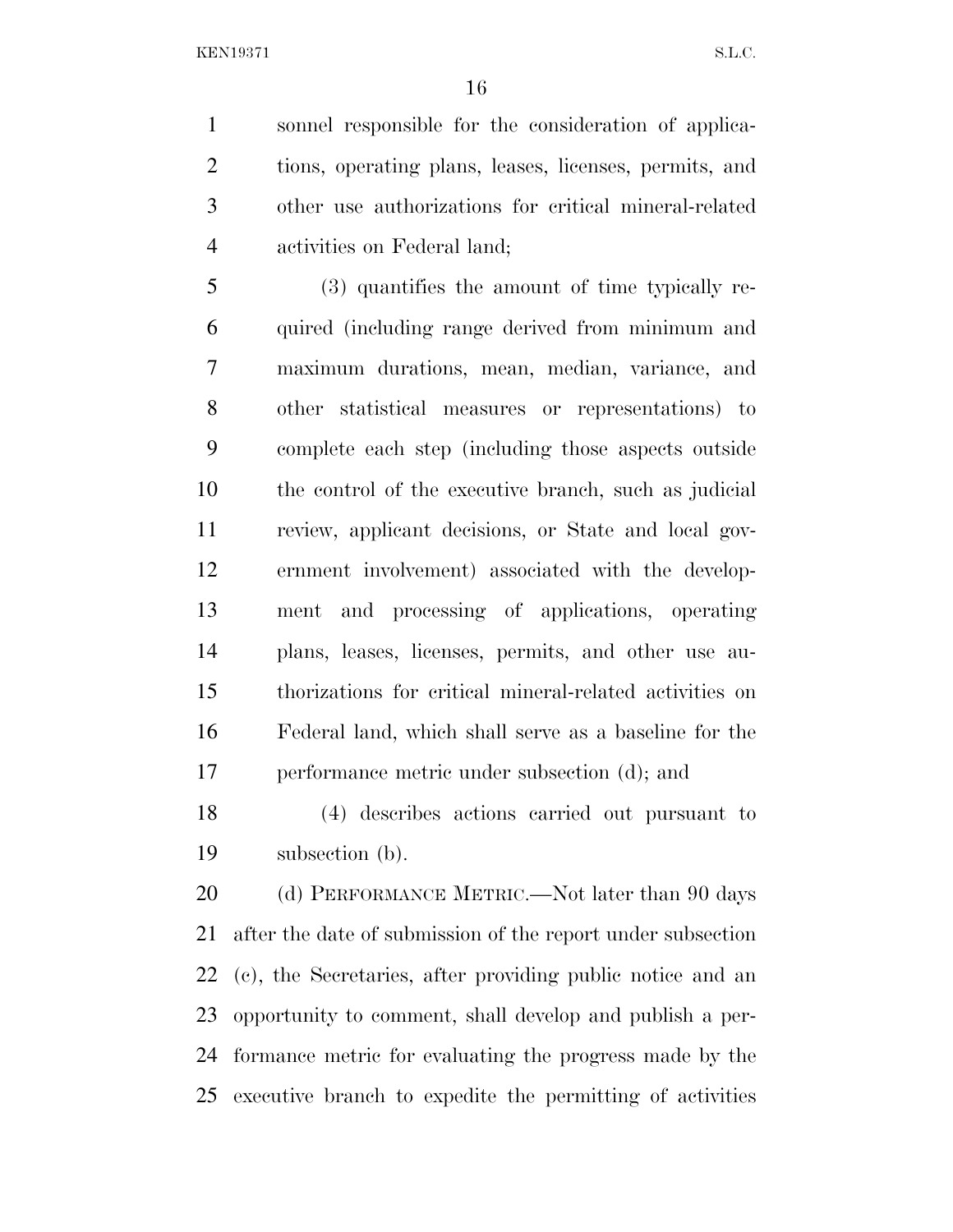that will increase exploration for, and development of, do- mestic critical minerals, while maintaining environmental standards.

 (e) ANNUAL REPORTS.—Beginning with the first budget submission by the President under section 1105 of title 31, United States Code, after publication of the performance metric required under subsection (d), and an- nually thereafter, the Secretaries shall submit to Congress a report that—

 (1) summarizes the implementation of rec- ommendations, measures, and options identified in paragraphs (1) and (2) of subsection (c);

 (2) using the performance metric under sub- section (d), describes progress made by the executive branch, as compared to the baseline established pur-16 suant to subsection  $(c)(3)$ , on expediting the permit- ting of activities that will increase exploration for, and development of, domestic critical minerals; and (3) compares the United States to other coun- tries in terms of permitting efficiency and any other criteria relevant to the globally competitive critical minerals industry.

 (f) INDIVIDUAL PROJECTS.—Using data from the Secretaries generated under subsection (e), the Director of the Office of Management and Budget shall prioritize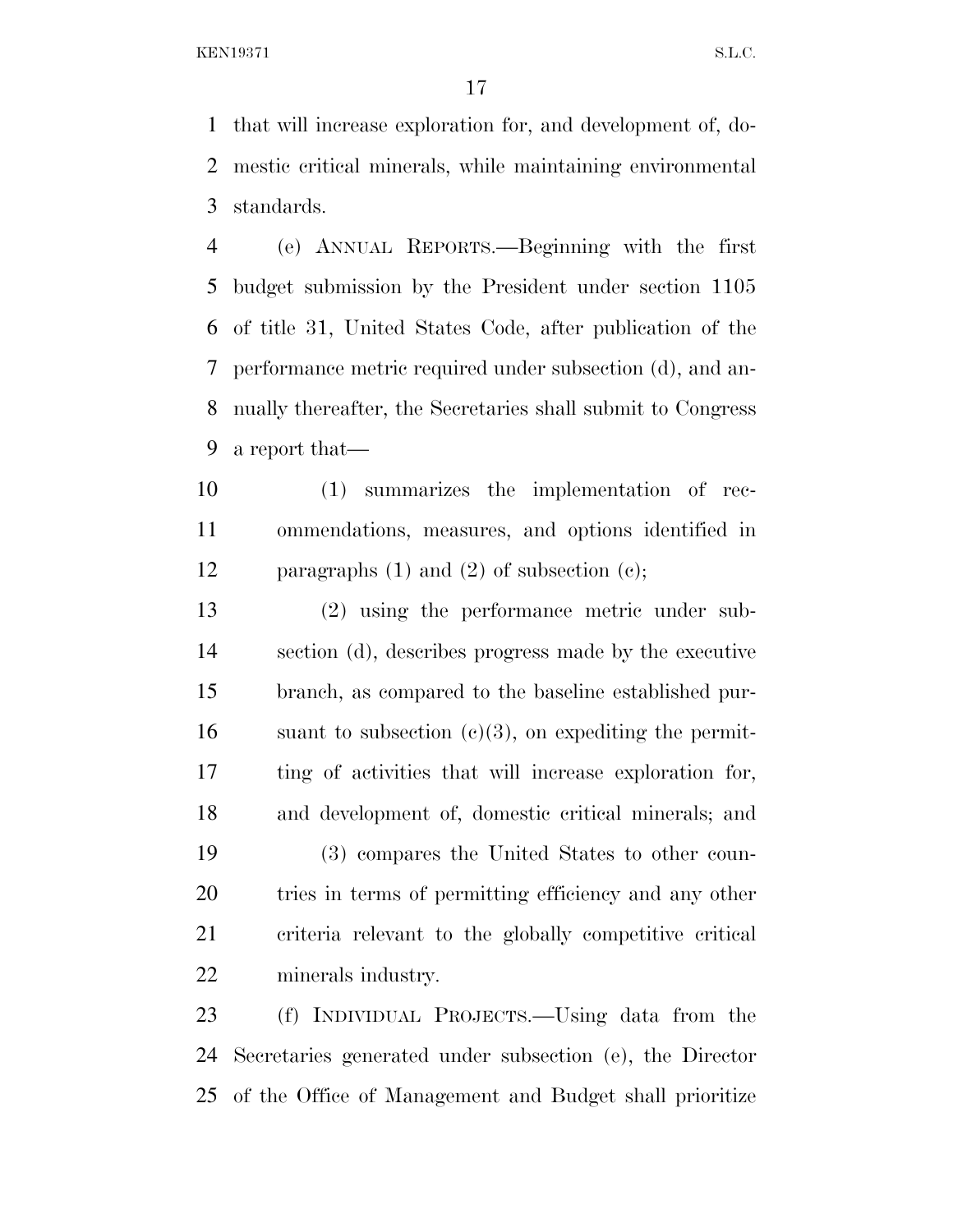inclusion of individual critical mineral projects on the website operated by the Office of Management and Budget in accordance with section 1122 of title 31, United States Code.

 (g) REPORT OF SMALL BUSINESS ADMINISTRA- TION.—Not later than 1 year and 300 days after the date of enactment of this Act, the Administrator of the Small Business Administration shall submit to the applicable committees of Congress a report that assesses the per-formance of Federal agencies with respect to—

 (1) complying with chapter 6 of title 5, United States Code (commonly known as the ''Regulatory Flexibility Act''), in promulgating regulations appli-cable to the critical minerals industry; and

 (2) performing an analysis of regulations appli- cable to the critical minerals industry that may be outmoded, inefficient, duplicative, or excessively bur-densome.

19 (h) APPLICATION.—Section  $41001(6)(A)$  of the 20 FAST Act  $(42 \text{ U.S.C. } 4370 \text{m}(6)(\text{A}))$  is amended in the matter preceding clause (i) by inserting ''(including crit- ical mineral manufacturing (as defined in section 101 of the American Mineral Security Act))'' after ''manufac-turing''.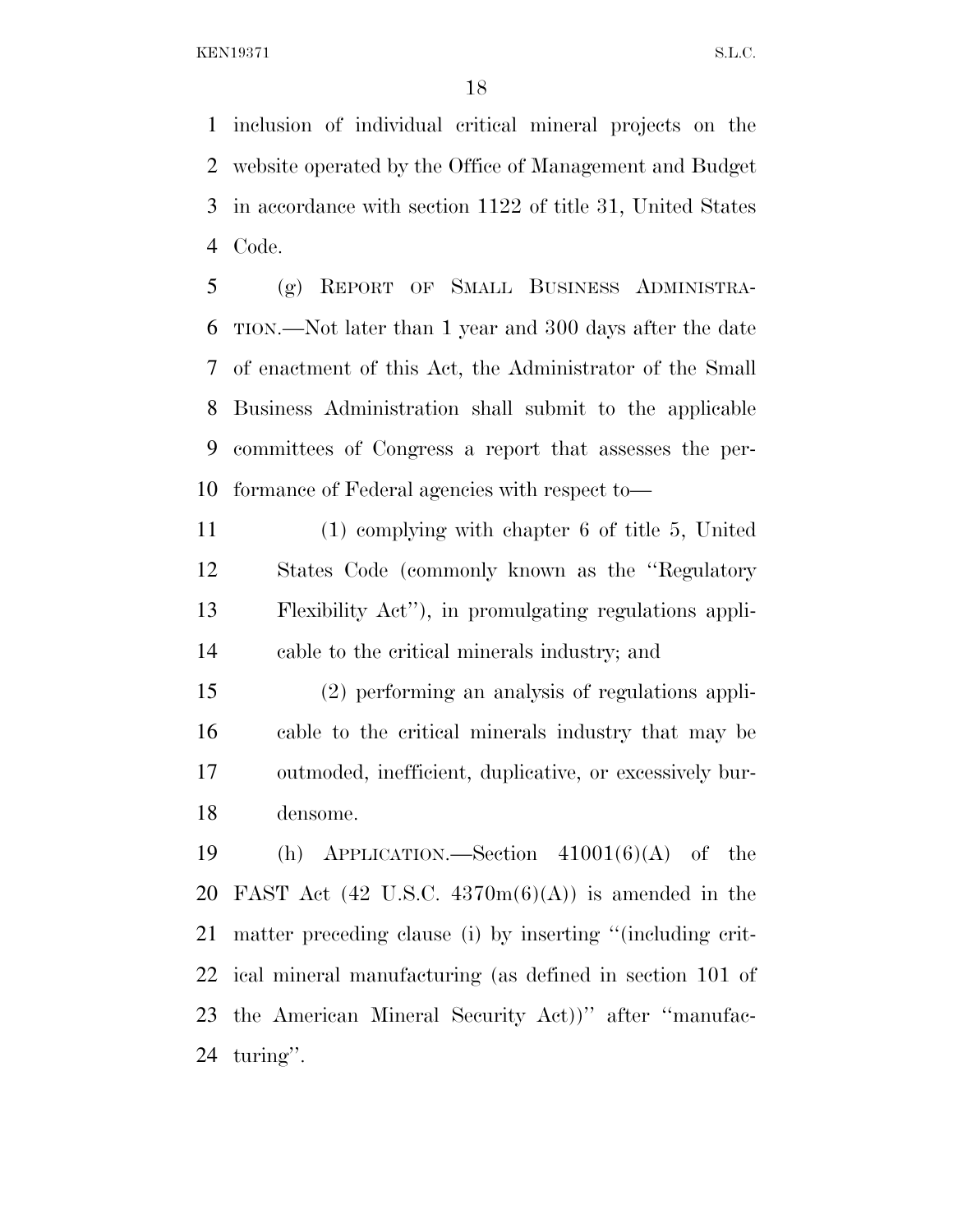#### **SEC. 106. FEDERAL REGISTER PROCESS.**

 (a) DEPARTMENTAL REVIEW.—Absent any extraor- dinary circumstance, and except as otherwise required by law, the Secretary and the Secretary of Agriculture shall ensure that each Federal Register notice described in sub-section (b) shall be—

 (1) subject to any required reviews within the Department of the Interior or the Department of Agriculture; and

 (2) published in final form in the Federal Reg- ister not later than 45 days after the date of initial preparation of the notice.

 (b) PREPARATION.—The preparation of Federal Reg- ister notices required by law associated with the issuance of a critical mineral exploration or mine permit shall be delegated to the organizational level within the agency re- sponsible for issuing the critical mineral exploration or mine permit.

 (c) TRANSMISSION.—All Federal Register notices re- garding official document availability, announcements of meetings, or notices of intent to undertake an action shall be originated in, and transmitted to the Federal Register from, the office in which, as applicable—

(1) the documents or meetings are held; or

(2) the activity is initiated.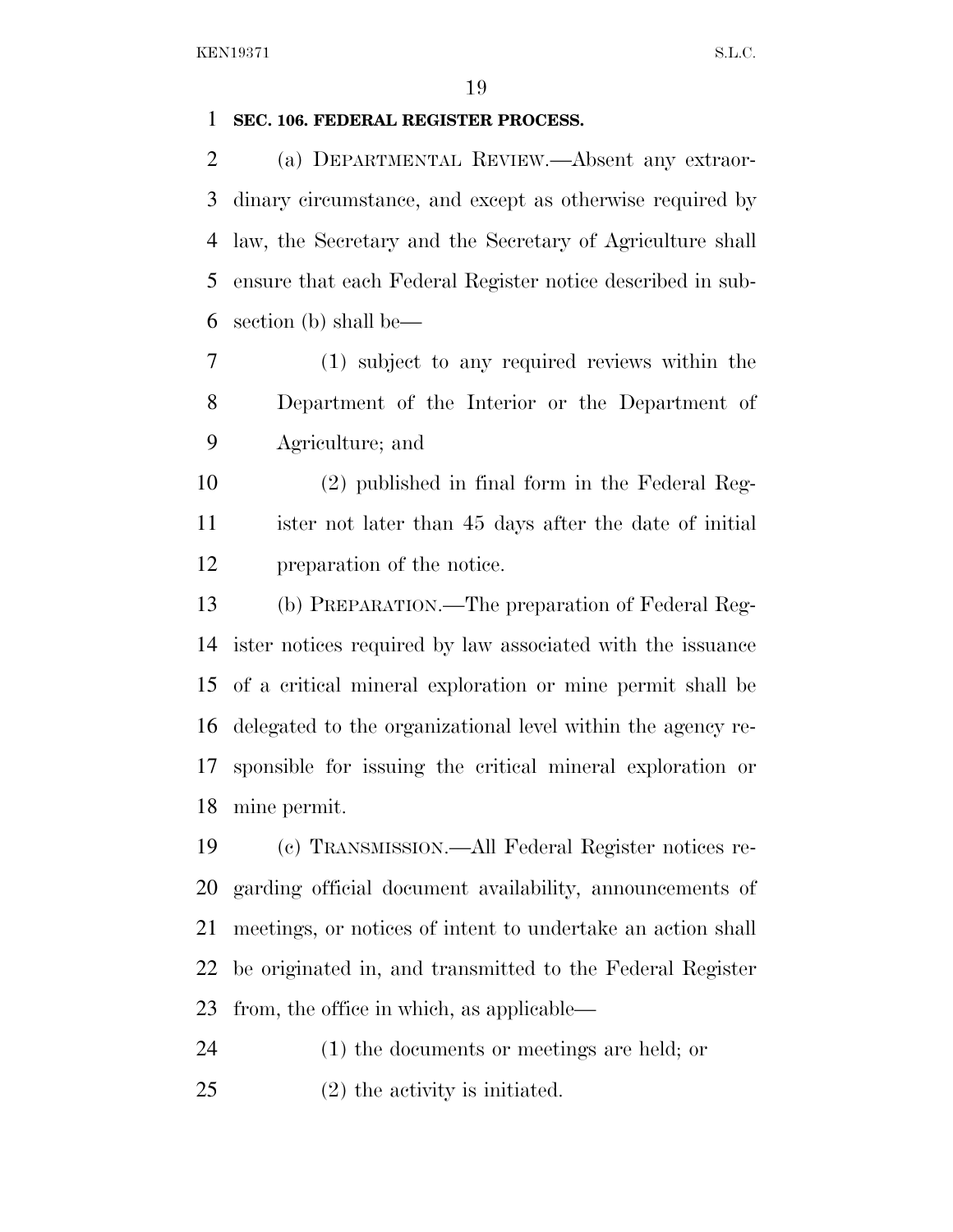| 1              | SEC. 107. RECYCLING, EFFICIENCY, AND ALTERNATIVES.             |
|----------------|----------------------------------------------------------------|
| 2              | (a) ESTABLISHMENT.—The Secretary of Energy (re-                |
| 3              | ferred to in this section as the "Secretary") shall conduct    |
| $\overline{4}$ | a program of research and development—                         |
| 5              | (1) to promote the efficient production, use,                  |
| 6              | and recycling of critical minerals throughout the              |
| 7              | supply chain; and                                              |
| 8              | (2) to develop alternatives to critical minerals               |
| 9              | that do not occur in significant abundance in the              |
| 10             | United States.                                                 |
| 11             | (b) COOPERATION.—In carrying out the program, the              |
| 12             | Secretary shall cooperate with appropriate—                    |
| 13             | (1) Federal agencies and National Laboratories;                |
| 14             | (2) critical mineral producers;                                |
| 15             | (3) critical mineral processors;                               |
| 16             | (4) critical mineral manufacturers;                            |
| 17             | $(5)$ trade associations;                                      |
| 18             | $(6)$ academic institutions;                                   |
| 19             | (7) small businesses; and                                      |
| 20             | $(8)$ other relevant entities or individuals.                  |
| 21             | (c) ACTIVITIES.—Under the program, the Secretary               |
| 22             | shall carry out activities that include the identification and |
| 23             | development of-                                                |
| 24             | (1) advanced critical mineral extraction, pro-                 |
| 25             | duction, separation, alloying, or processing tech-             |
| 26             | nologies that decrease the energy consumption, envi-           |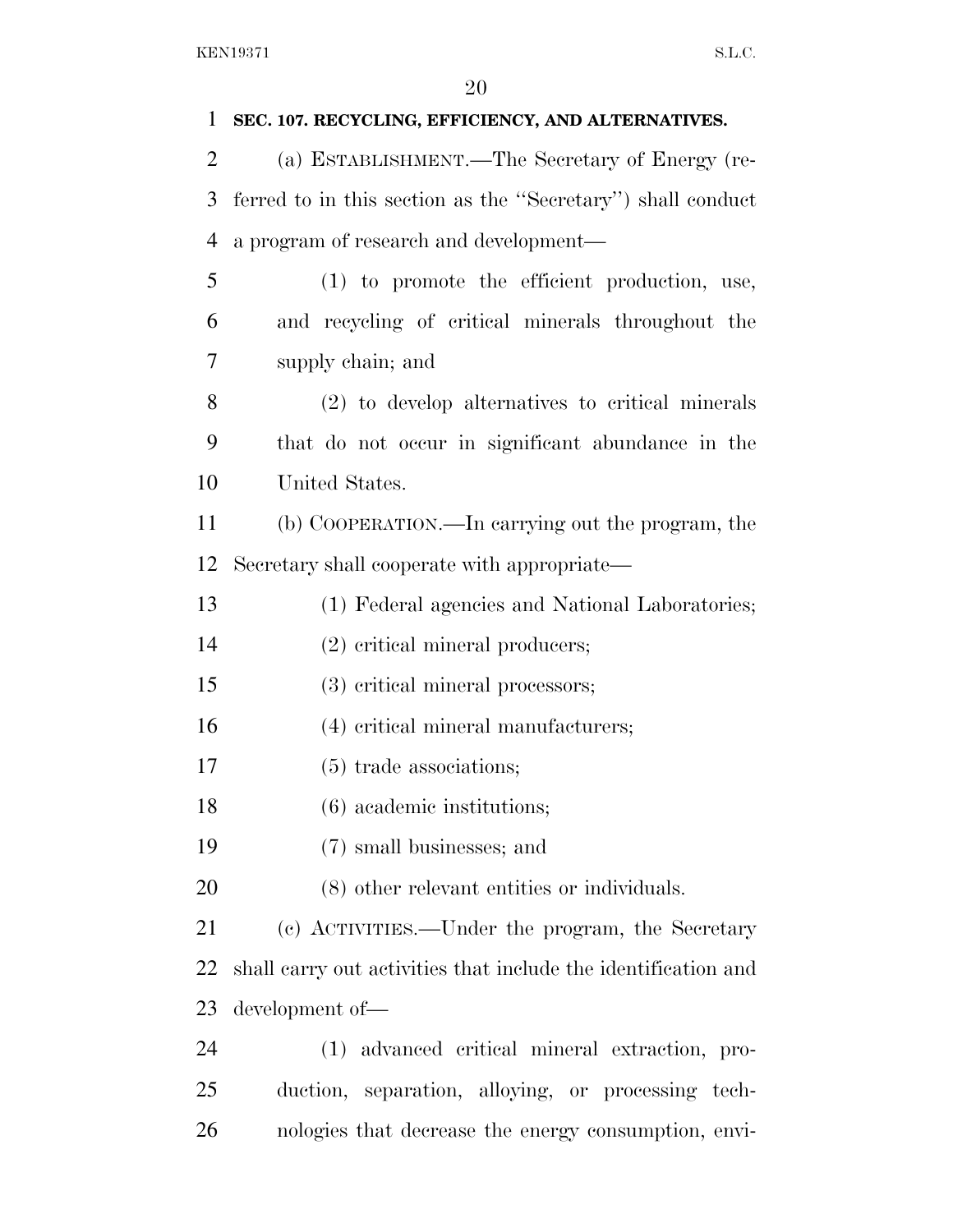| $\mathbf{1}$   | ronmental impact, and costs of those activities, in-    |
|----------------|---------------------------------------------------------|
| $\overline{2}$ | cluding—                                                |
| 3              | (A) efficient water and wastewater man-                 |
| $\overline{4}$ | agement strategies;                                     |
| 5              | (B) technologies and management strate-                 |
| 6              | gies to control the environmental impacts of            |
| $\tau$         | radionuclides in ore tailings;                          |
| 8              | (C) technologies for separation and proc-               |
| 9              | essing; and                                             |
| 10             | (D) technologies for increasing the recov-              |
| 11             | ery rates of byproducts from host metal ores;           |
| 12             | (2) technologies or process improvements that           |
| 13             | minimize the use, or lead to more efficient use, of     |
| 14             | critical minerals across the full supply chain;         |
| 15             | (3) technologies, process improvements, or de-          |
| 16             | sign optimizations that facilitate the recycling of     |
| 17             | critical minerals, and options for improving the rates  |
| 18             | of collection of products and scrap containing critical |
| 19             | minerals from post-consumer, industrial, or other       |
| 20             | waste streams;                                          |
| 21             | commercial markets, advanced storage<br>(4)             |
| 22             | methods, energy applications, and other beneficial      |
| 23             | uses of critical minerals processing byproducts;        |
| 24             | (5) alternative minerals, metals, and materials,        |
| 25             | particularly those available in abundance within the    |
|                |                                                         |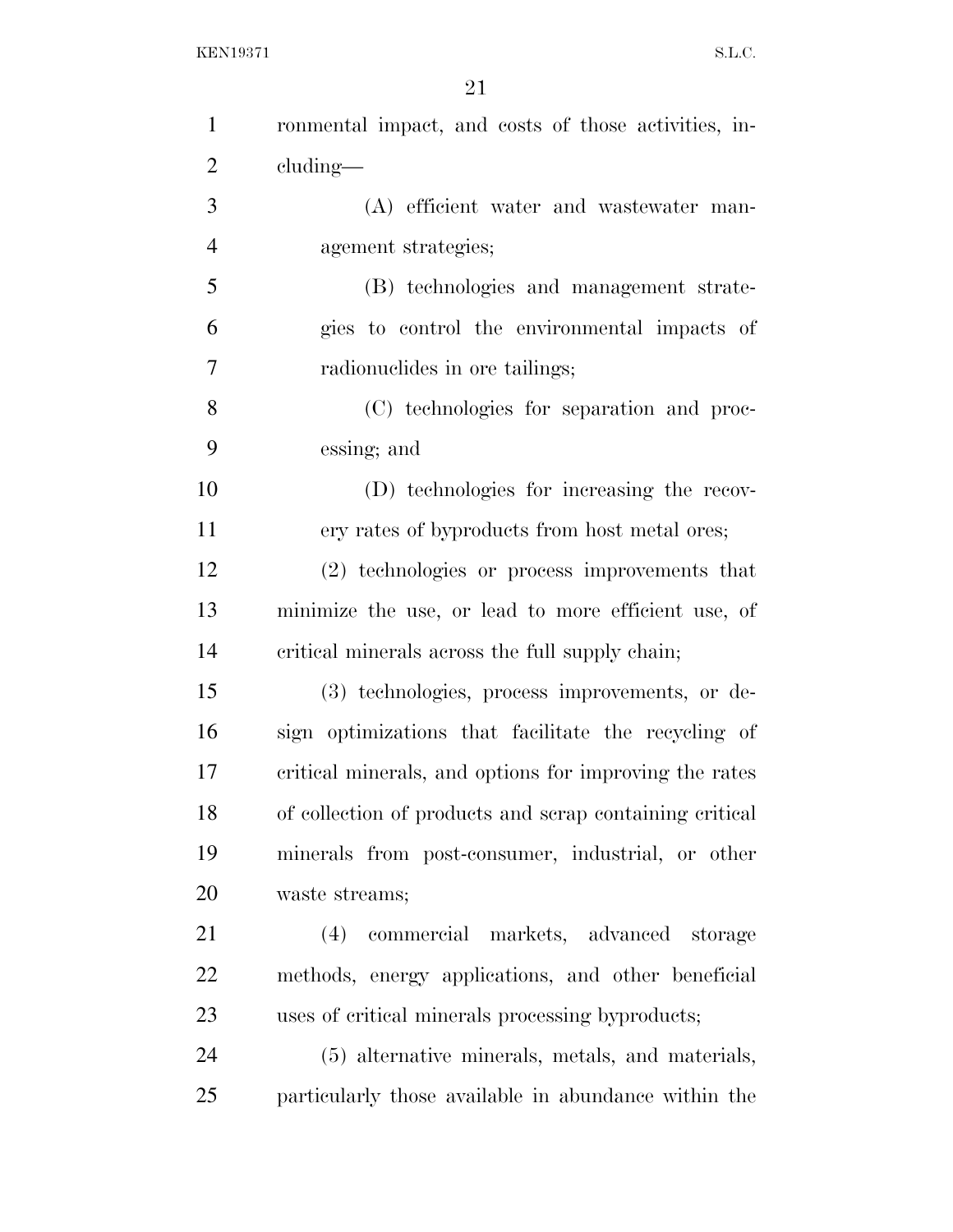| $\mathbf{1}$   | United States and not subject to potential supply re-       |
|----------------|-------------------------------------------------------------|
| $\overline{2}$ | strictions, that lessen the need for critical minerals;     |
| 3              | and                                                         |
| $\overline{4}$ | (6) alternative energy technologies or alter-               |
| 5              | native designs of existing energy technologies, par-        |
| 6              | ticularly those that use minerals that—                     |
| 7              | (A) occur in abundance in the United                        |
| 8              | States; and                                                 |
| 9              | (B) are not subject to potential supply re-                 |
| 10             | strictions.                                                 |
| 11             | (d) REPORTS.—Not later than 2 years after the date          |
| 12             | of enactment of this Act, and annually thereafter, the Sec- |
| 13             | retary shall submit to Congress a report summarizing the    |
| 14             | activities, findings, and progress of the program.          |
| 15             | SEC. 108. ANALYSIS AND FORECASTING.                         |
| 16             | (a) CAPABILITIES.—In order to evaluate existing crit-       |
|                | 17 ical mineral policies and inform future actions that may |
|                | 18 be taken to avoid supply shortages, mitigate price vola- |
| 19             | tility, and prepare for demand growth and other market      |
| 20             | shifts, the Secretary, in consultation with the Energy In-  |
| 21             | formation Administration, academic institutions, and oth-   |
| 22             | ers in order to maximize the application of existing com-   |
| 23             | petencies related to developing and maintaining computer-   |
| 24             | models and similar analytical tools, shall conduct and pub- |
| 25             | lish the results of an annual report that includes—         |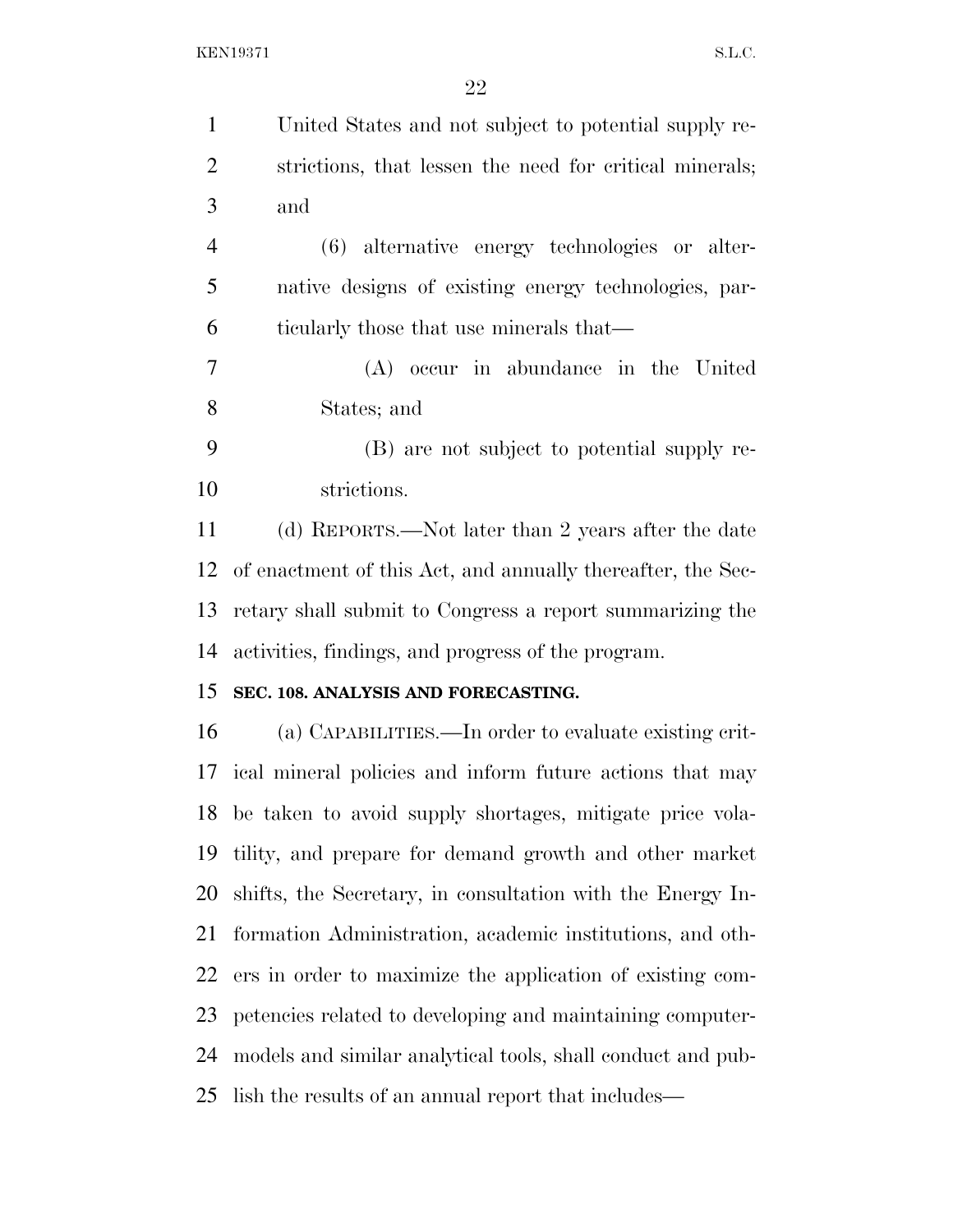| $\mathbf{1}$   | (1) as part of the annually published Mineral       |
|----------------|-----------------------------------------------------|
| $\overline{2}$ | Commodity Summaries from the United States Geo-     |
| 3              | logical Survey, a comprehensive review of critical  |
| $\overline{4}$ | mineral production, consumption, and recycling pat- |
| 5              | terns, including—                                   |
| 6              | (A) the quantity of each critical mineral           |
| 7              | domestically produced during the preceding          |
| 8              | year;                                               |
| 9              | (B) the quantity of each critical mineral           |
| 10             | domestically consumed during the preceding          |
| 11             | year;                                               |
| 12             | (C) market price data or other price data           |
| 13             | for each critical mineral;                          |
| 14             | (D) an assessment of $-$                            |
| 15             | (i) critical mineral requirements to                |
| 16             | meet the national security, energy, eco-            |
| 17             | nomic, industrial, technological, and other         |
| 18             | needs of the United States during the pre-          |
| 19             | ceding year;                                        |
| 20             | (ii) the reliance of the United States              |
| 21             | on foreign sources to meet those needs              |
| 22             | during the preceding year; and                      |
| 23             | (iii) the implications of any supply                |
| 24             | shortages, restrictions, or disruptions dur-        |
| 25             | ing the preceding year;                             |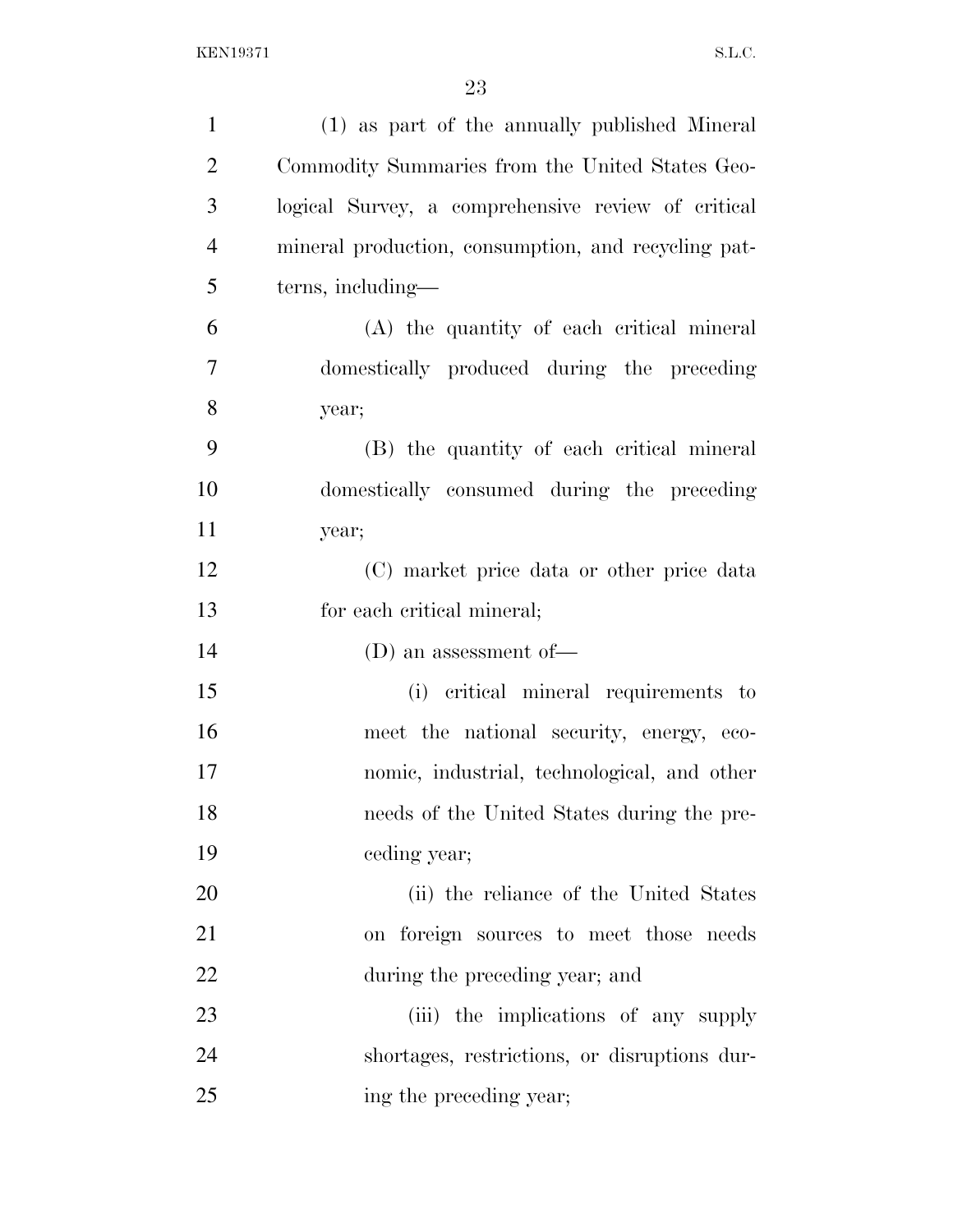| $\mathbf{1}$   | (E) the quantity of each critical mineral              |
|----------------|--------------------------------------------------------|
| $\overline{2}$ | domestically recycled during the preceding year;       |
| 3              | (F) the market penetration during the pre-             |
| $\overline{4}$ | eeding year of alternatives to each critical min-      |
| 5              | eral;                                                  |
| 6              | (G) a discussion of international trends as-           |
| 7              | sociated with the discovery, production, con-          |
| 8              | sumption, use, costs of production, prices, and        |
| 9              | recycling of each critical mineral as well as the      |
| 10             | development of alternatives to critical minerals;      |
| 11             | and                                                    |
| 12             | (H) such other data, analyses, and evalua-             |
| 13             | tions as the Secretary finds are necessary to          |
| 14             | achieve the purposes of this section; and              |
| 15             | $(2)$ a comprehensive forecast, entitled the "An-      |
| 16             | nual Critical Minerals Outlook", of projected critical |
| 17             | mineral production, consumption, and recycling pat-    |
| 18             | terns, including—                                      |
| 19             | (A) the quantity of each critical mineral              |
| 20             | projected to be domestically produced over the         |
| 21             | subsequent 1-year, 5-year, and 10-year periods;        |
| 22             | (B) the quantity of each critical mineral              |
| 23             | projected to be domestically consumed over the         |
| 24             | subsequent 1-year, 5-year, and 10-year periods;        |
| 25             | $(C)$ an assessment of —                               |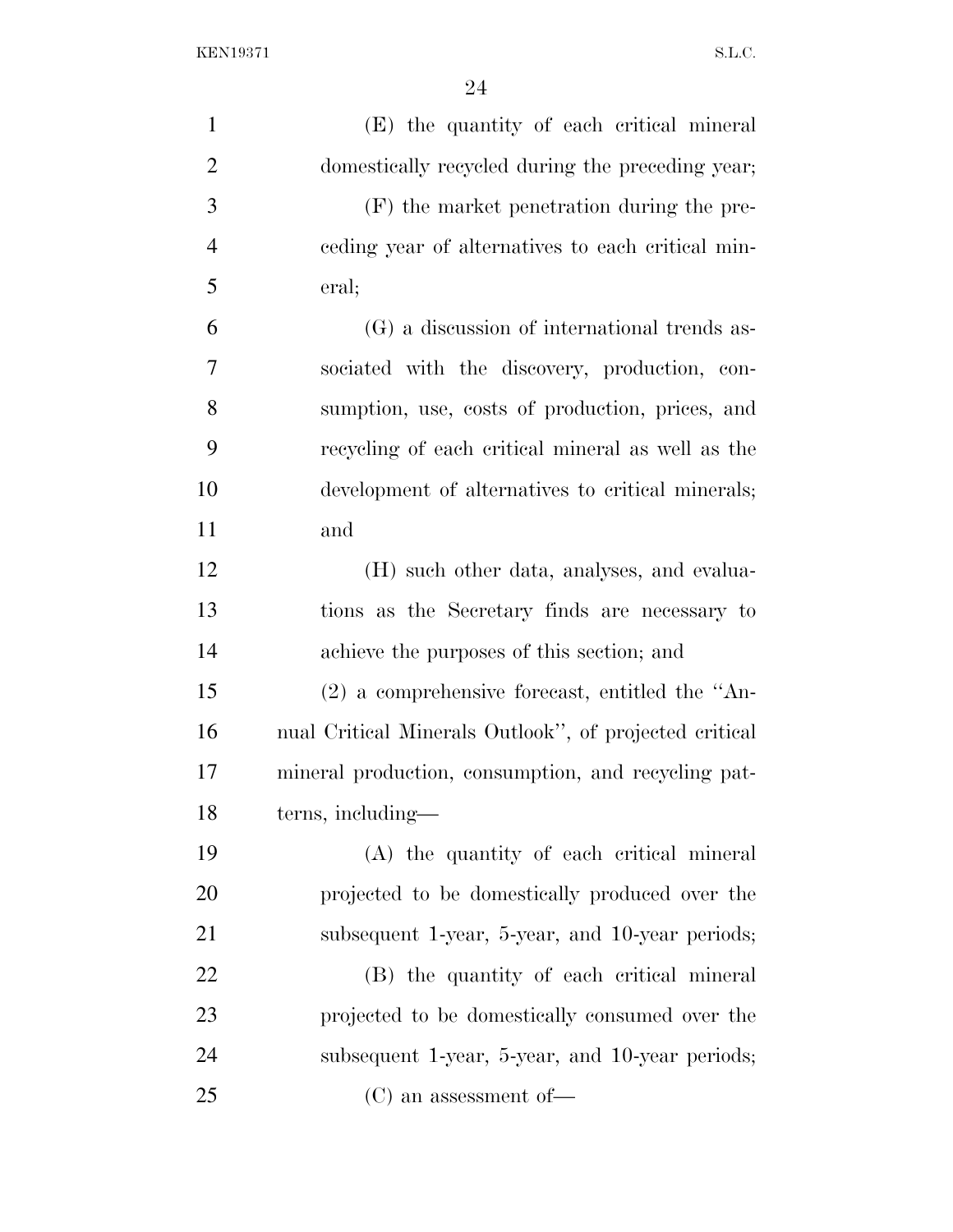| $\mathbf{1}$   | (i) critical mineral requirements to             |
|----------------|--------------------------------------------------|
| $\overline{2}$ | meet projected national security, energy,        |
| 3              | economic, industrial, technological, and         |
| $\overline{4}$ | other needs of the United States;                |
| 5              | (ii) the projected reliance of the               |
| 6              | United States on foreign sources to meet         |
| 7              | those needs; and                                 |
| 8              | (iii) the projected implications of po-          |
| 9              | tential supply shortages, restrictions, or       |
| 10             | disruptions;                                     |
| 11             | (D) the quantity of each critical mineral        |
| 12             | projected to be domestically recycled over the   |
| 13             | subsequent 1-year, 5-year, and 10-year periods;  |
| 14             | (E) the market penetration of alternatives       |
| 15             | to each critical mineral projected to take place |
| 16             | over the subsequent 1-year, 5-year, and 10-year  |
| 17             | periods;                                         |
| 18             | (F) a discussion of reasonably foreseeable       |
| 19             | international trends associated with the dis-    |
| 20             | covery, production, consumption, use, costs of   |
| 21             | production, and recycling of each critical min-  |
| 22             | eral as well as the development of alternatives  |
| 23             | to critical minerals; and                        |
| 24             | (G) such other projections relating to each      |
| 25             | critical mineral as the Secretary determines to  |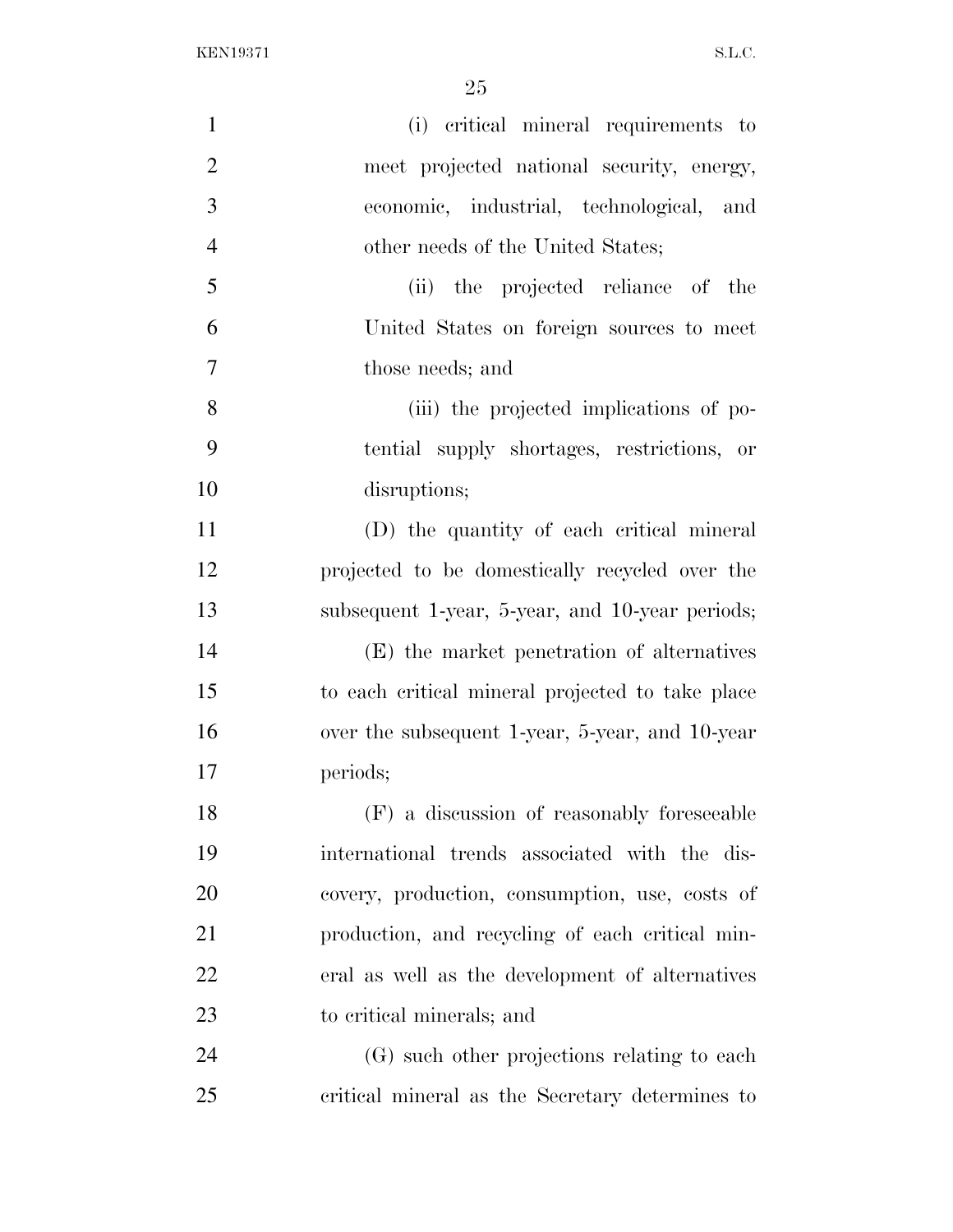be necessary to achieve the purposes of this sec-2 tion.

 (b) PROPRIETARY INFORMATION.—In preparing a re- port described in subsection (a), the Secretary shall en- sure, consistent with section 5(f) of the National Materials and Minerals Policy, Research and Development Act of 1980 (30 U.S.C. 1604(f)), that—

 (1) no person uses the information and data collected for the report for a purpose other than the development of or reporting of aggregate data in a manner such that the identity of the person or firm who supplied the information is not discernible and is not material to the intended uses of the informa-tion;

 (2) no person discloses any information or data collected for the report unless the information or data has been transformed into a statistical or ag- gregate form that does not allow the identification of the person or firm who supplied particular informa-tion; and

 (3) procedures are established to require the withholding of any information or data collected for the report if the Secretary determines that with-holding is necessary to protect proprietary informa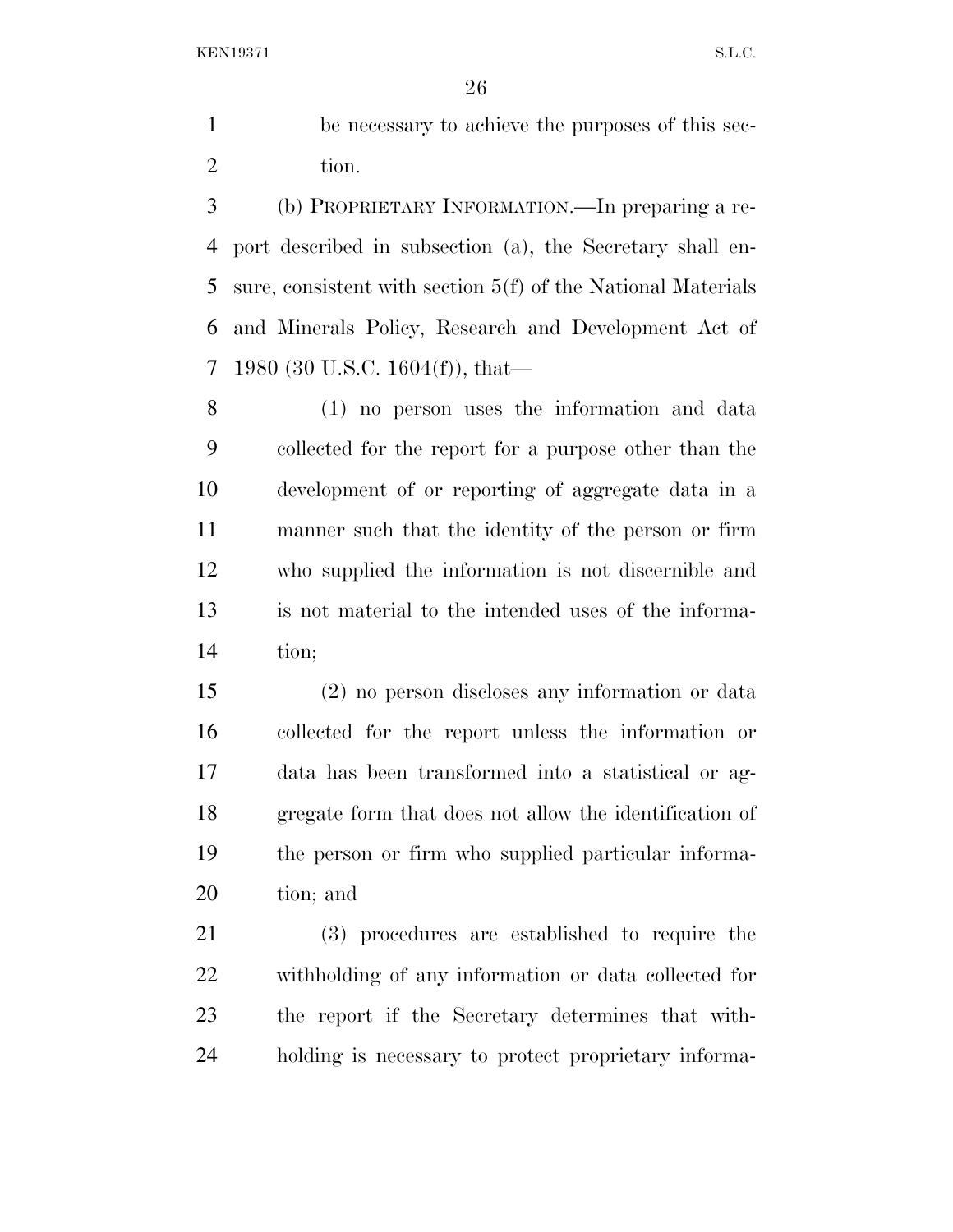tion, including any trade secrets or other confiden-tial information.

#### **SEC. 109. EDUCATION AND WORKFORCE.**

 (a) WORKFORCE ASSESSMENT.—Not later than 1 year and 300 days after the date of enactment of this Act, the Secretary of Labor (in consultation with the Secretary, the Director of the National Science Foundation, institu- tions of higher education with substantial expertise in mining, institutions of higher education with significant expertise in minerals research, including fundamental re- search into alternatives, and employers in the critical min- erals sector) shall submit to Congress an assessment of the domestic availability of technically trained personnel necessary for critical mineral exploration, development, as- sessment, production, manufacturing, recycling, analysis, forecasting, education, and research, including an analysis of—

- (1) skills that are in the shortest supply as of the date of the assessment;
- (2) skills that are projected to be in short sup-ply in the future;

 (3) the demographics of the critical minerals in- dustry and how the demographics will evolve under the influence of factors such as an aging workforce;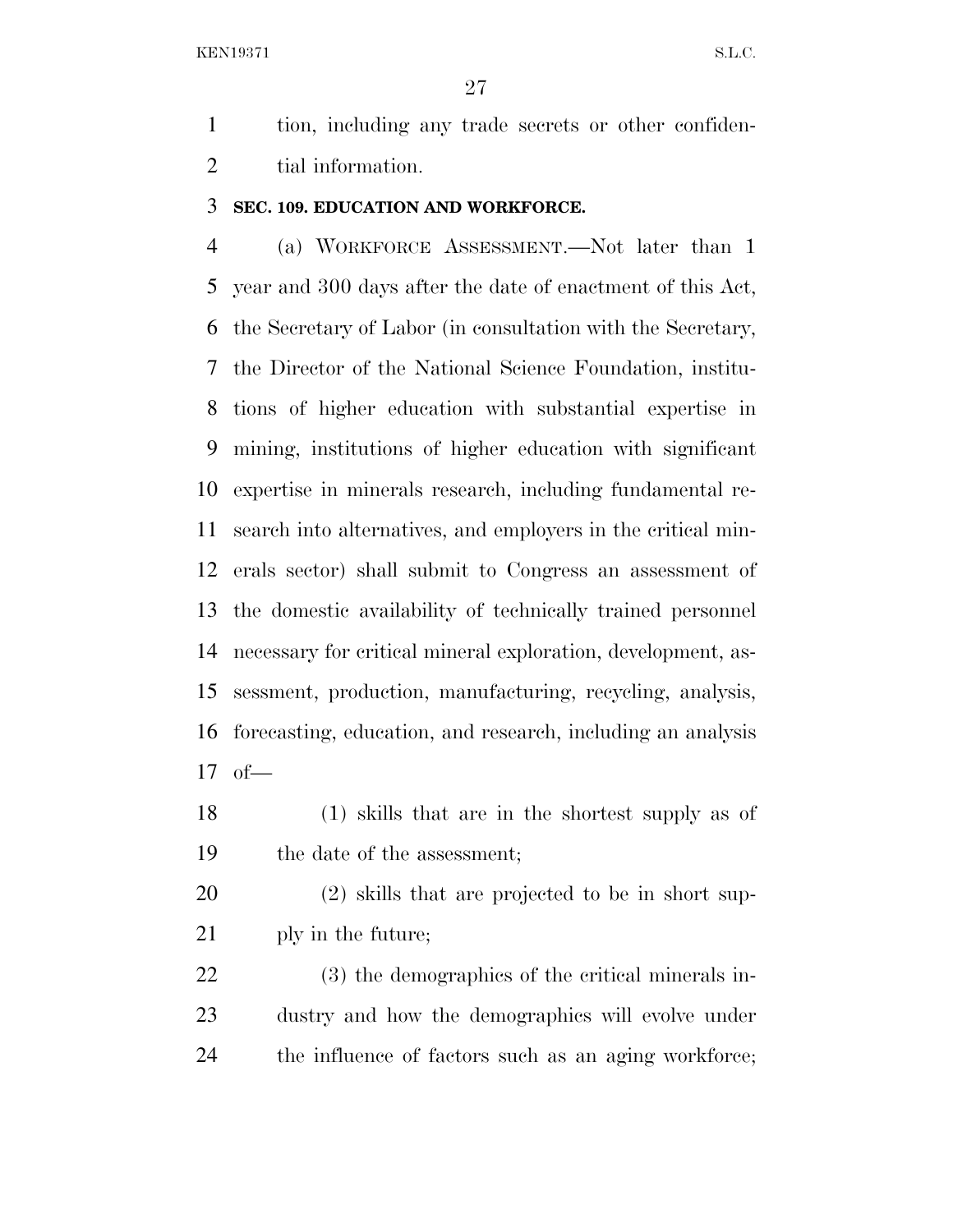| (4) the effectiveness of training and education       |
|-------------------------------------------------------|
| programs in addressing skills shortages;              |
| (5) opportunities to hire locally for new and ex-     |
| isting critical mineral activities;                   |
| $(6)$ the sufficiency of personnel within relevant    |
| areas of the Federal Government for achieving the     |
| policies described in section 3 of the National Mate- |
| rials and Minerals Policy, Research and Develop-      |
| ment Act of 1980 (30 U.S.C. 1602); and                |
| (7) the potential need for new training pro-          |
| grams to have a measurable effect on the supply of    |
| trained workers in the critical minerals industry.    |
| (b) CURRICULUM STUDY.—                                |
| (1) IN GENERAL.—The Secretary and the Sec-            |
| retary of Labor shall jointly enter into an arrange-  |
| ment with the National Academy of Sciences and the    |
| National Academy of Engineering under which the       |
| Academies shall coordinate with the National          |
| Science Foundation on conducting a study—             |
| (A) to design an interdisciplinary program            |
| on critical minerals that will support the critical   |
| mineral supply chain and improve the ability of       |
| the United States to increase domestic, critical      |
| mineral exploration, development, production,         |
|                                                       |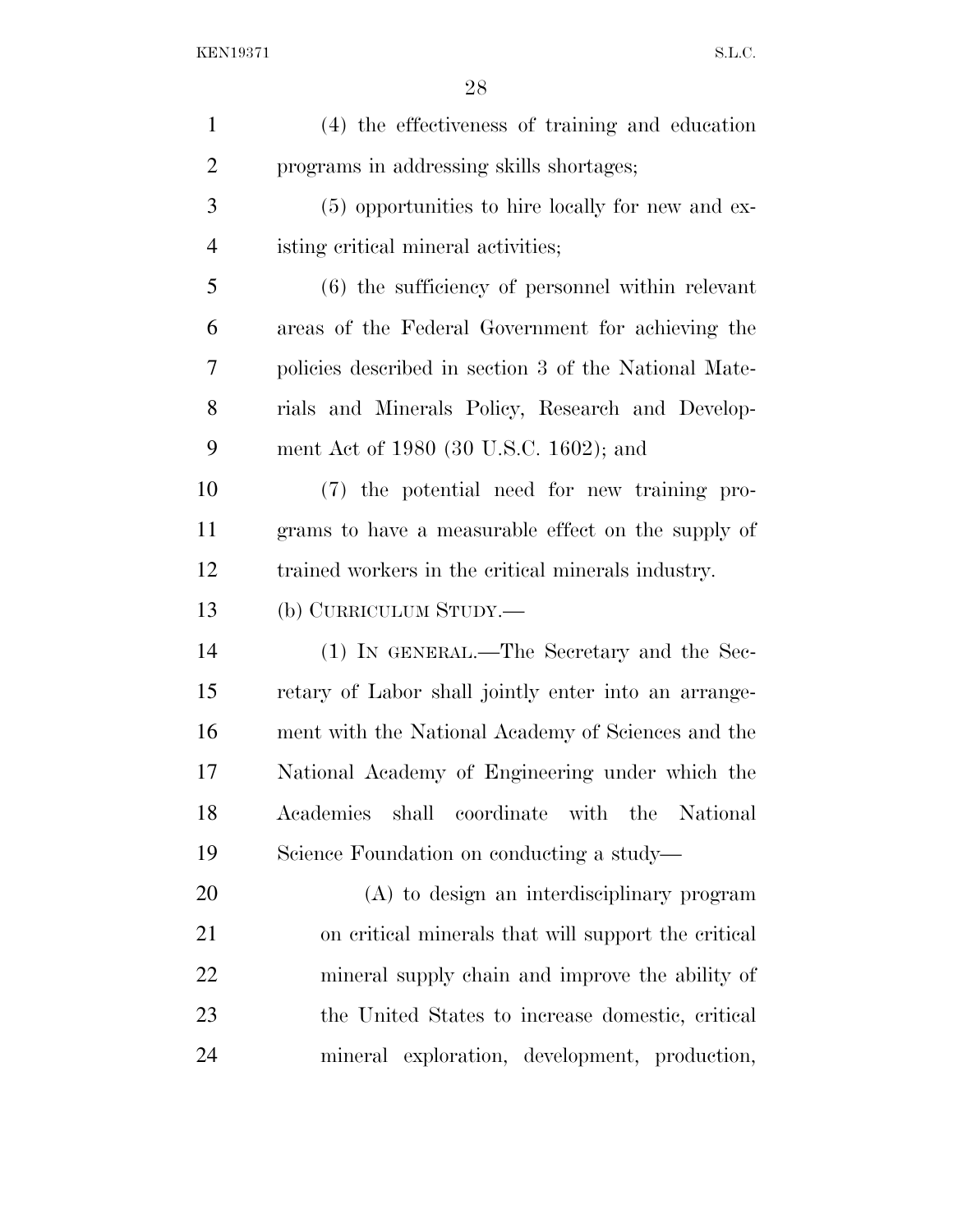manufacturing, research, including fundamental research into alternatives, and recycling; (B) to address undergraduate and grad- uate education, especially to assist in the devel- opment of graduate level programs of research and instruction that lead to advanced degrees with an emphasis on the critical mineral supply chain or other positions that will increase do- mestic, critical mineral exploration, develop- ment, production, manufacturing, research, in- cluding fundamental research into alternatives, and recycling; (C) to develop guidelines for proposals from institutions of higher education with sub- stantial capabilities in the required disciplines for activities to improve the critical mineral supply chain and advance the capacity of the United States to increase domestic, critical min- eral exploration, research, development, produc- tion, manufacturing, and recycling; and (D) to outline criteria for evaluating per- formance and recommendations for the amount of funding that will be necessary to establish and carry out the program described in sub-section (c).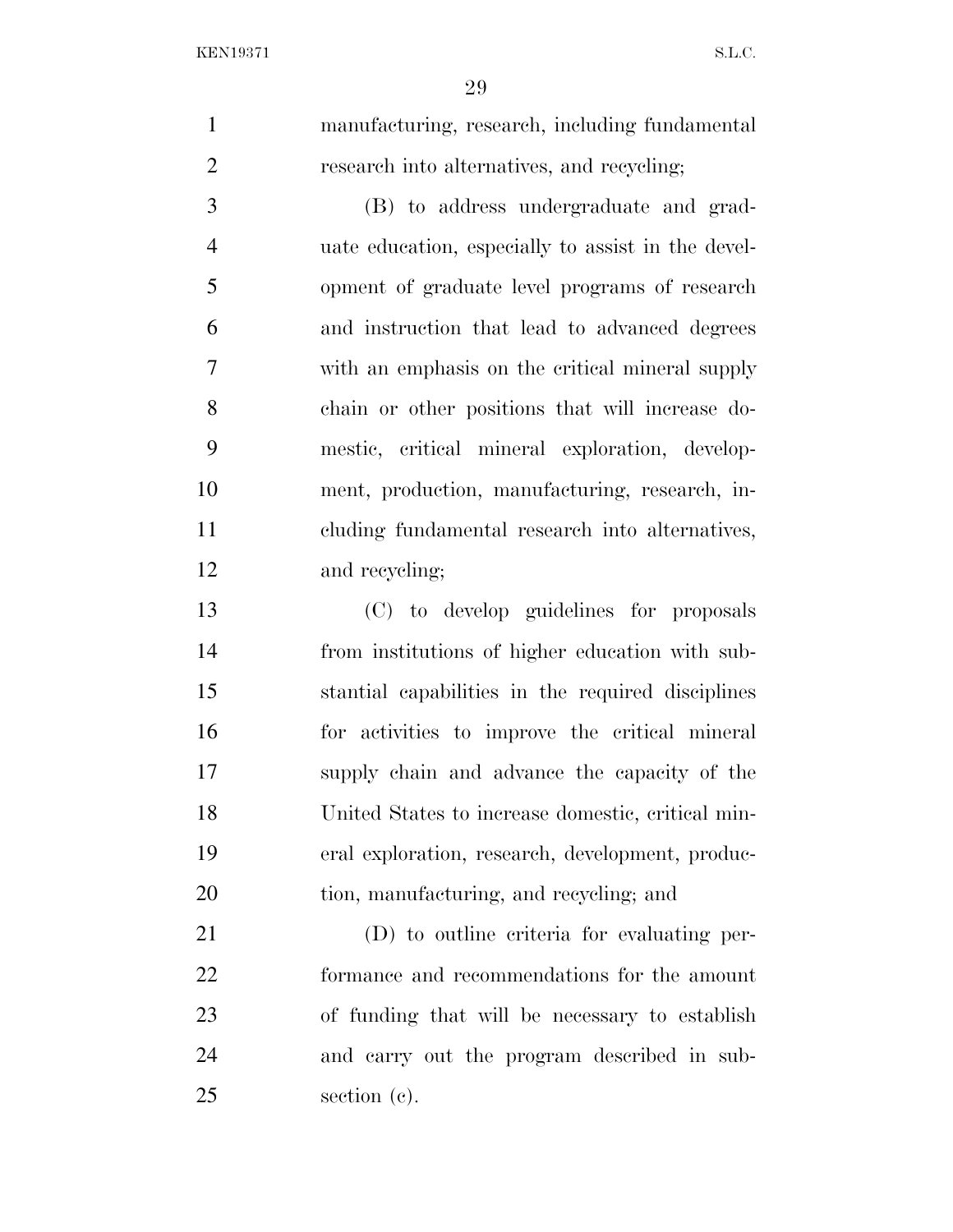| $\mathbf{1}$   | (2) REPORT.—Not later than 2 years after the         |
|----------------|------------------------------------------------------|
| $\overline{2}$ | date of enactment of this Act, the Secretary shall   |
| 3              | submit to Congress a description of the results of   |
| $\overline{4}$ | the study required under paragraph (1).              |
| 5              | $(e)$ Program.—                                      |
| 6              | (1) ESTABLISHMENT.—The Secretary and the             |
| 7              | Secretary of Labor shall jointly conduct a competi-  |
| 8              | tive grant program under which institutions of high- |
| 9              | er education may apply for and receive 4-year grants |
| 10             | $for-$                                               |
| 11             | (A) startup costs for newly designated fac-          |
| 12             | ulty positions in integrated critical mineral edu-   |
| 13             | cation, research, innovation, training, and work-    |
| 14             | force development programs consistent with           |
| 15             | subsection $(b)$ ;                                   |
| 16             | (B) internships, scholarships, and fellow-           |
| 17             | ships for students enrolled in programs related      |
| 18             | to critical minerals;                                |
| 19             | (C) equipment necessary for integrated               |
| 20             | critical mineral innovation, training, and work-     |
| 21             | force development programs; and                      |
| 22             | (D) research of critical minerals and their          |
| 23             | applications, particularly concerning the manu-      |
| 24             | facture of critical components vital to national     |
| 25             | security.                                            |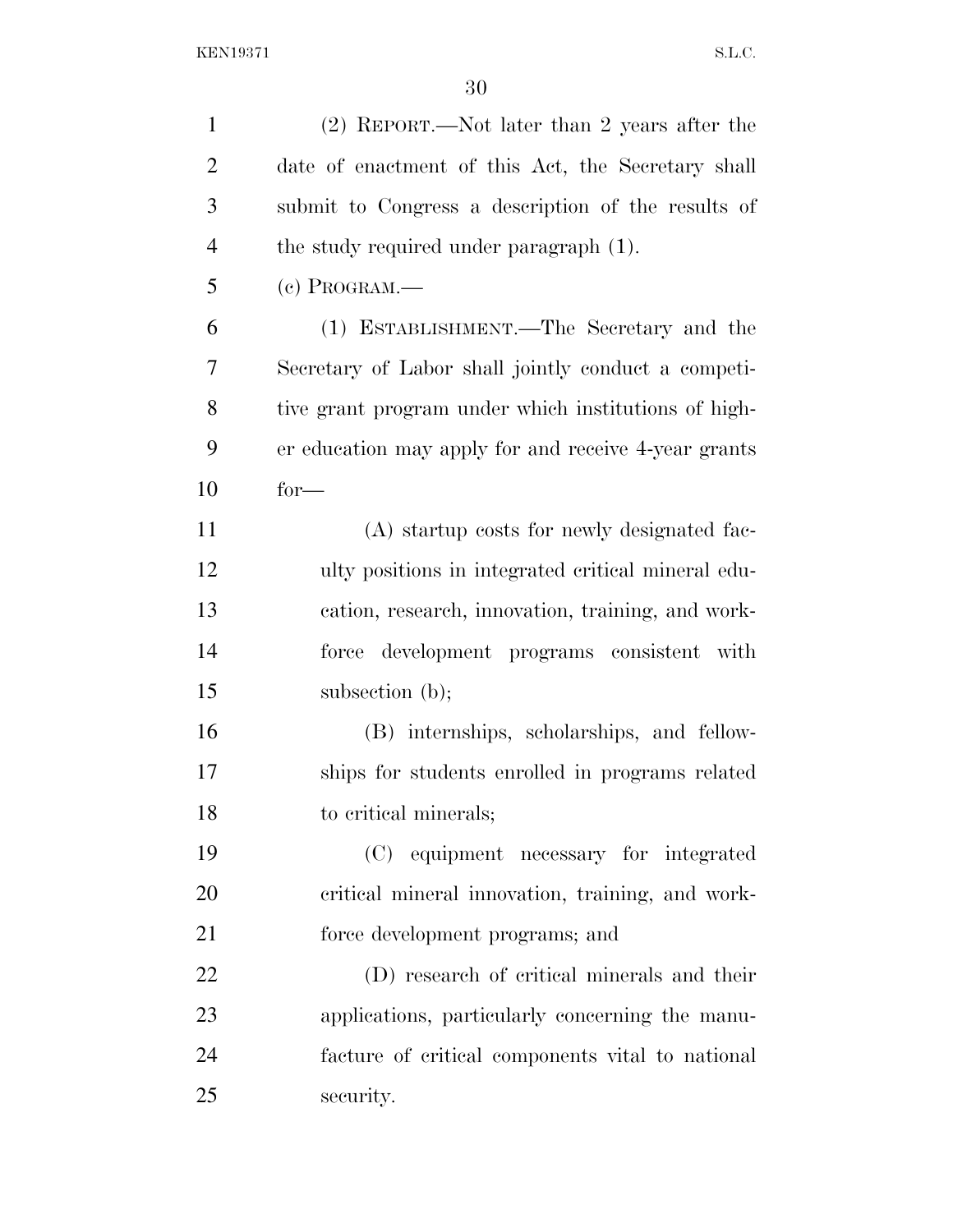(2) RENEWAL.—A grant under this subsection shall be renewable for up to 2 additional 3-year terms based on performance criteria outlined under 4 subsection  $(b)(1)(D)$ .

# **SEC. 110. NATIONAL GEOLOGICAL AND GEOPHYSICAL DATA PRESERVATION PROGRAM.**

 Section 351(k) of the Energy Policy Act of 2005 (42 U.S.C. 15908(k)) is amended by striking ''\$30,000,000 for each of fiscal years 2006 through 2010'' and inserting ''\$5,000,000 for each of fiscal years 2020 through 2029, to remain available until expended''.

# **SEC. 111. ADMINISTRATION.**

 (a) IN GENERAL.—The National Critical Materials Act of 1984 (30 U.S.C. 1801 et seq.) is repealed.

 (b) CONFORMING AMENDMENT.—Section 3(d) of the National Superconductivity and Competitiveness Act of 1988 (15 U.S.C. 5202(d)) is amended in the first sentence by striking '', with the assistance of the National Critical Materials Council as specified in the National Critical Ma-terials Act of 1984 (30 U.S.C. 1801 et seq.),''.

(c) SAVINGS CLAUSES.—

 (1) IN GENERAL.—Nothing in this title or an amendment made by this title modifies any require-ment or authority provided by—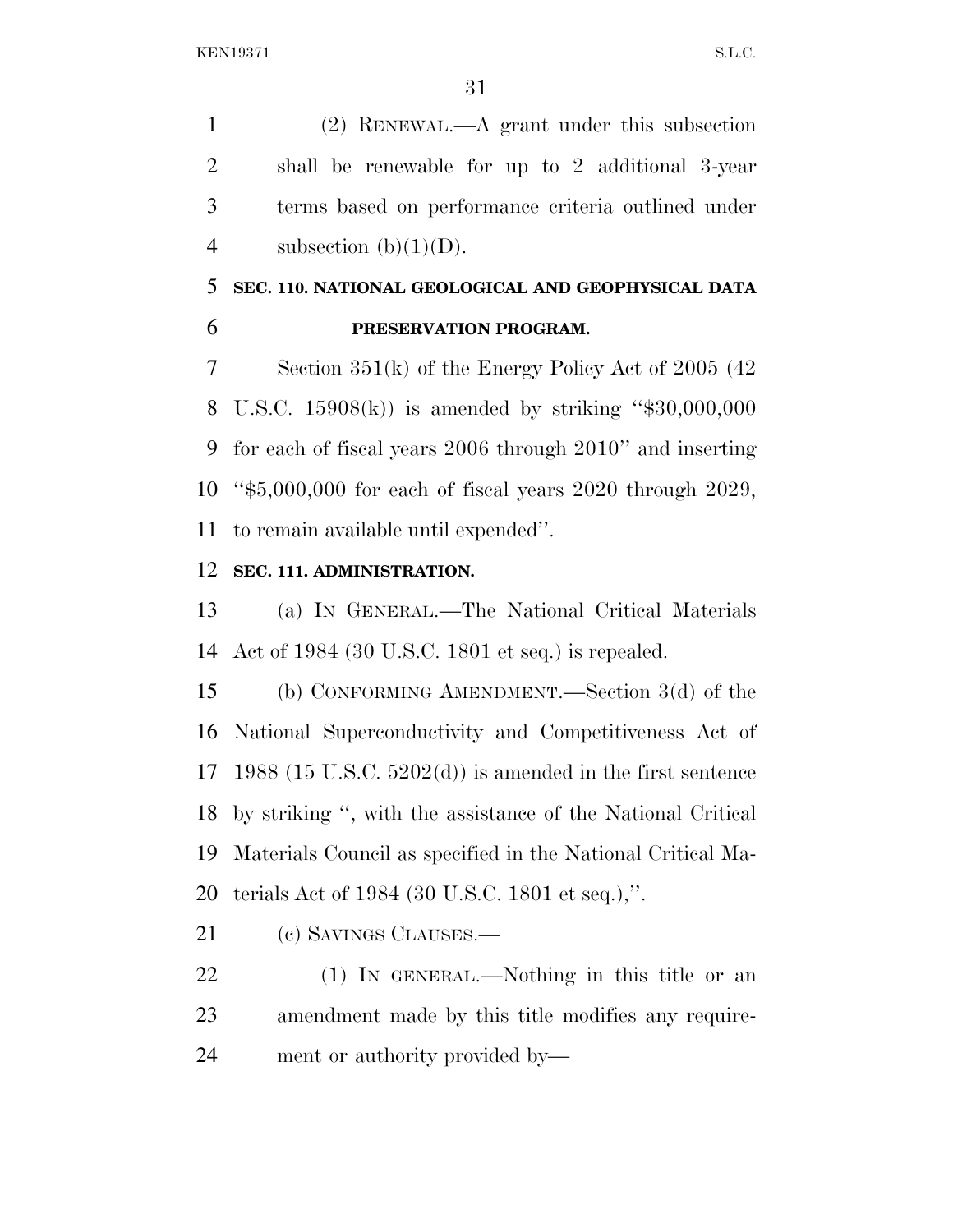| $\mathbf{1}$   | (A) the matter under the heading " $GEO-$            |
|----------------|------------------------------------------------------|
| $\overline{2}$ | <b>LOGICAL SURVEY</b> " of the first section of the  |
| 3              | Act of March 3, 1879 (43 U.S.C. 31(a)); or           |
| $\overline{4}$ | $(B)$ the first section of Public Law 87–626         |
| 5              | $(43 \text{ U.S.C. } 31(b)).$                        |
| 6              | (2) EFFECT ON DEPARTMENT OF DEFENSE.                 |
| 7              | Nothing in this title or an amendment made by this   |
| 8              | title affects the authority of the Secretary of De-  |
| 9              | fense with respect to the work of the Department of  |
| 10             | Defense on critical material supplies in furtherance |
| 11             | of the national defense mission of the Department of |
| 12             | Defense.                                             |
| 13             | <b>(3)</b><br>SECRETARIAL ORDER NOT AFFECTED.        |
| 14             | This title shall not apply to any mineral described  |
| 15             | in Secretarial Order No. 3324, issued by the Sec-    |
| 16             | retary on December 3, 2012, in any area to which     |
| 17             | the order applies.                                   |
| 18             | (d) APPLICATION OF CERTAIN PROVISIONS.—              |
| 19             | $(1)$ IN GENERAL.—Sections 105 and 106 shall         |
| 20             | apply to-                                            |
| 21             | (A) an exploration project in which the              |
| 22             | presence of a byproduct is reasonably expected,      |
| 23             | based on known mineral companionality, geo-          |
| 24             | logic formation, mineralogy, or other factors;       |
| 25             | and                                                  |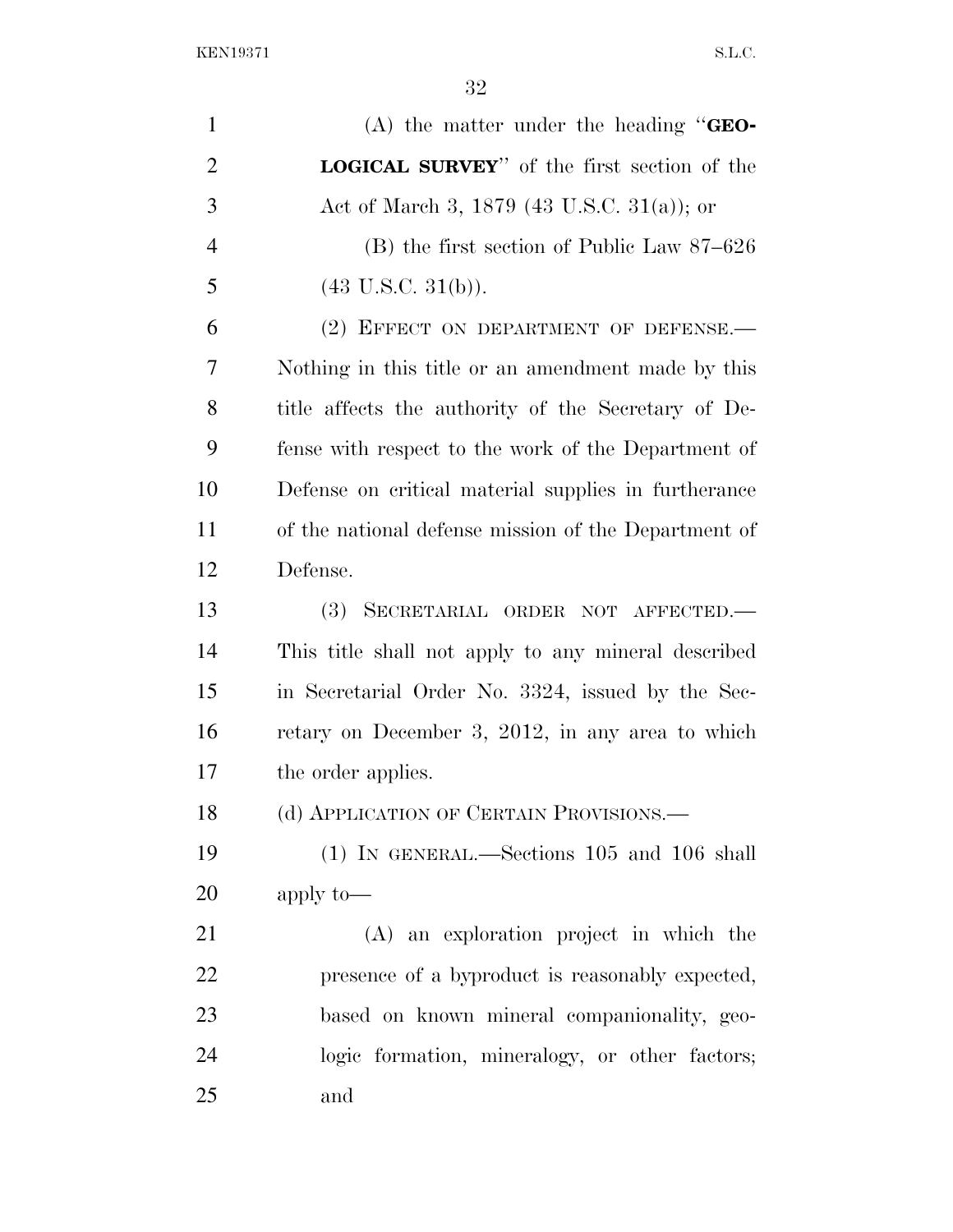| $\mathbf{1}$   | (B) a project that demonstrates that the                     |
|----------------|--------------------------------------------------------------|
| $\overline{2}$ | byproduct is of sufficient grade that, when com-             |
| 3              | bined with the production of a host mineral, the             |
| $\overline{4}$ | byproduct is economic to recover, as determined              |
| 5              | by the applicable Secretary in accordance with               |
| 6              | paragraph $(2)$ .                                            |
| 7              | (2) REQUIREMENT.—In making the determina-                    |
| 8              | tion under paragraph $(1)(B)$ , the applicable Sec-          |
| 9              | retary shall consider the cost effectiveness of the by-      |
| 10             | products recovery.                                           |
| 11             | SEC. 112. AUTHORIZATION OF APPROPRIATIONS.                   |
| 12             | There is authorized to be appropriated to carry out          |
| 13             | this title $$50,000,000$ for each of fiscal years $2020$     |
| 14             | through 2029.                                                |
|                | II-RARE EARTH<br>15 TITLE<br>ELE-                            |
| 16             | <b>ADVANCED</b><br><b>COAL</b><br><b>MENT</b>                |
| 17             | <b>TECHNOLOGIES</b>                                          |
| 18             | SEC. 201. PROGRAM FOR EXTRACTION AND RECOVERY OF             |
| 19             | EARTH ELEMENTS AND<br><b>RARE</b><br><b>MINERALS</b>         |
| <b>20</b>      | FROM COAL AND COAL BYPRODUCTS.                               |
| 21             | (a) IN GENERAL.—The Secretary of Energy, acting              |
| 22             | through the Assistant Secretary for Fossil Energy (re-       |
| 23             | ferred to in this title as the "Secretary"), shall carry out |
| 24             | a program under which the Secretary shall develop ad-        |
|                |                                                              |

vanced separation technologies for the extraction and re-